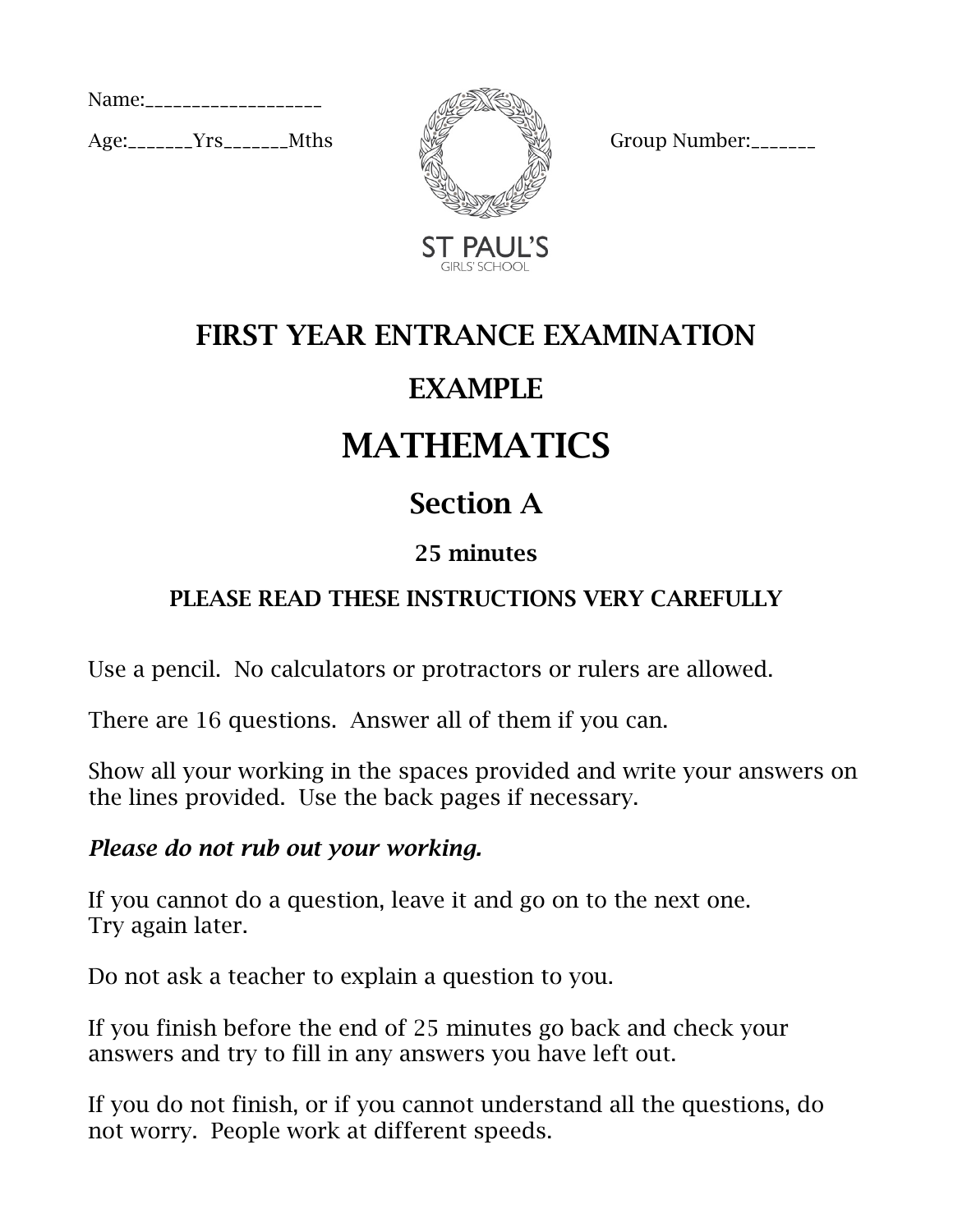1. Fill in the blanks so that the calculation on the left is equal to the calculation on the right:

a.  $6 x 8 = 4 x$  …

- b.  $12 \times 75 = 10 \times \dots \times \}$
- 2. What number is 40% of 75?

Answer …………………………

3. Calculate  $(2.3 + 3.7) \div 9$ . Leave your answer as a simplified fraction.

Answer …………………………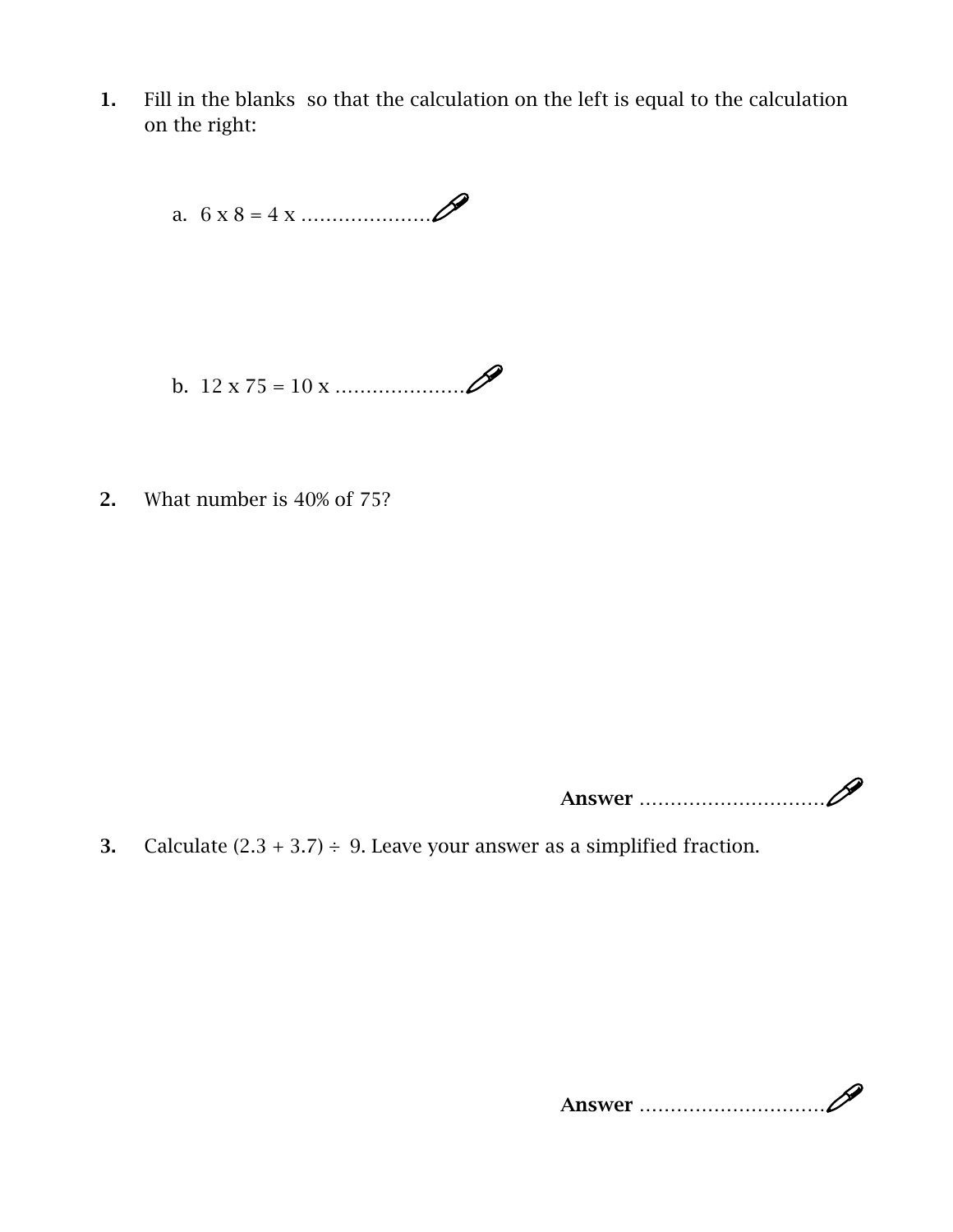4. Write the following in order of size (smallest first):

4.321, 4.32, 4.132, 4.3, 4.123

Answer ……………,……………,……………,……………,……………

5. Find the missing numerator and denominator of the equivalent fractions below:

$$
\frac{1}{12} = \frac{12}{18} = \frac{18}{18}
$$

6. Calculate 391 divided by seventeen.

Answer …………………………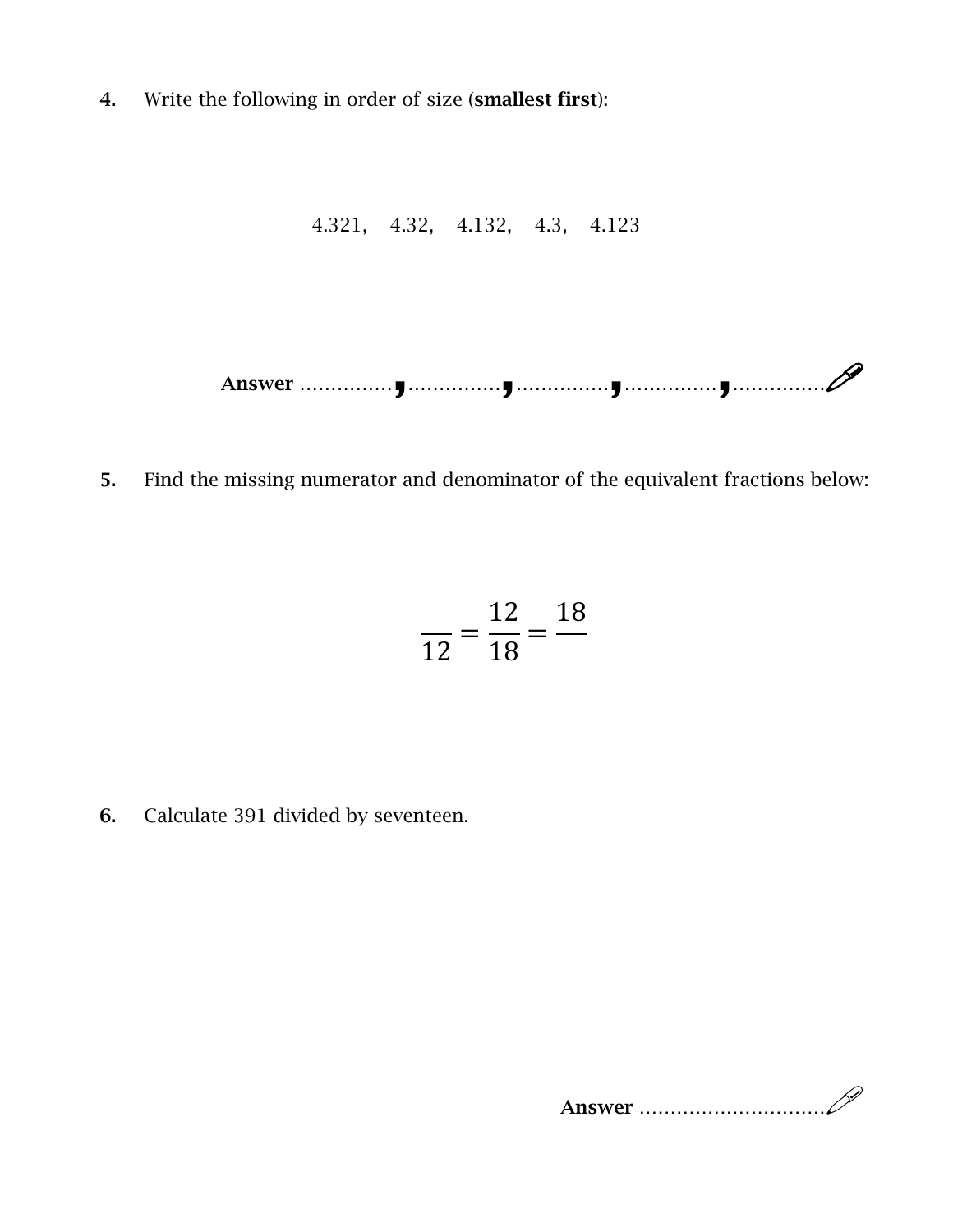7. Write one number which fits all three of these statements:

It is a multiple of 3. It is a multiple of 7. It ends in a 2.

Answer…………………………

8. I think of a number *n.* 5*n* is more than 60, but *n* + 5 is less than 20. What are the possible values of *n*?

Answer …………………………

9. Sarah won a large jar of sweets in a Christmas raffle. If there are 486 sweets in the jar and she shares them equally with her 17 classmates, how many do they each get?

Answer …………………………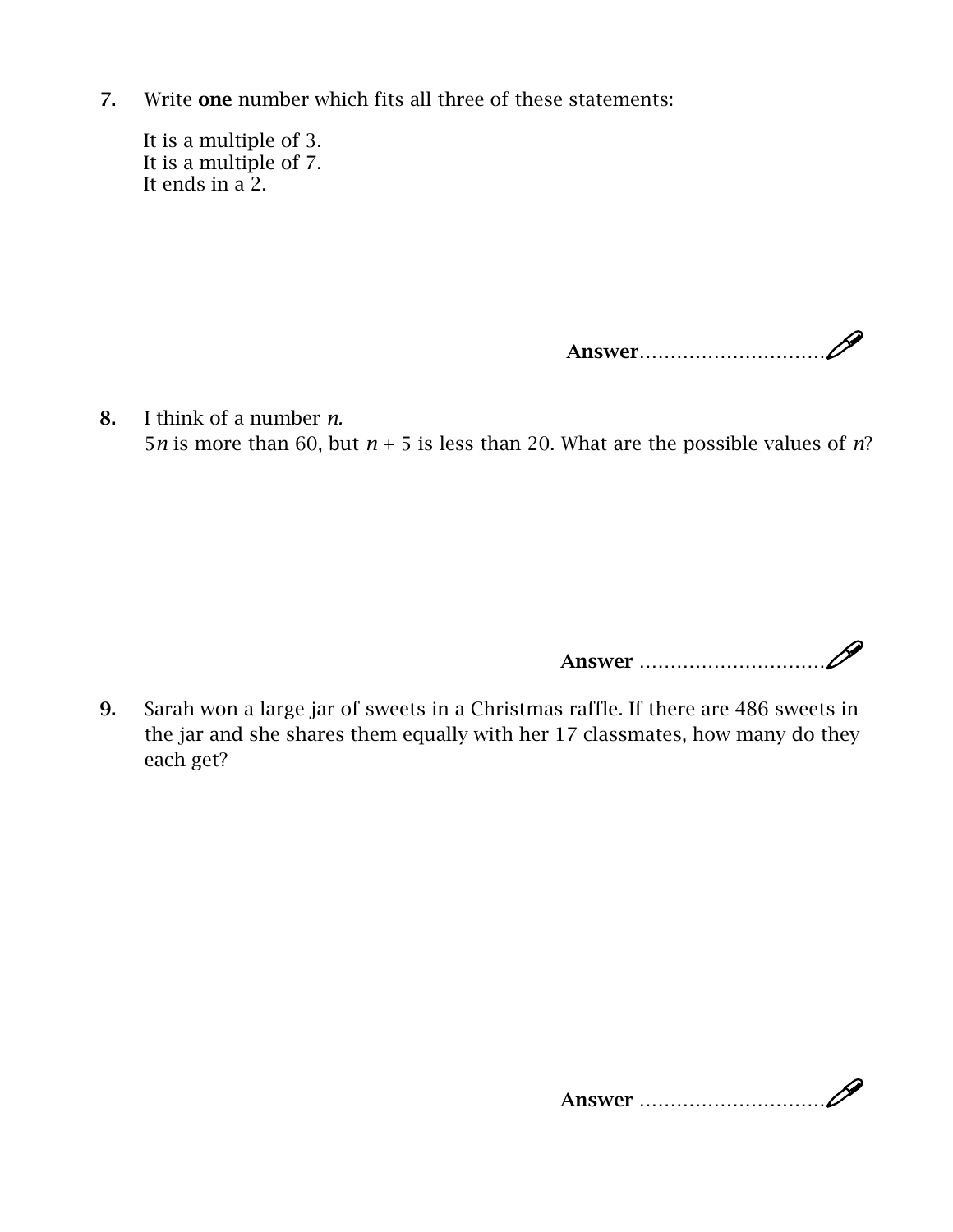10. On 1st December 2008 my grandmother was 80 years old. Her daughter was 40 years old on 1st December 1996. How old was my grandmother when her daughter was born?

Answer …………………………

11. John paid a total of £5.15 for a jar of coffee, a carton of milk and a bag of sugar. The jar of coffee cost £3.69 and the carton of milk cost 89p. How much did the bag of sugar cost?

Answer ………………………p…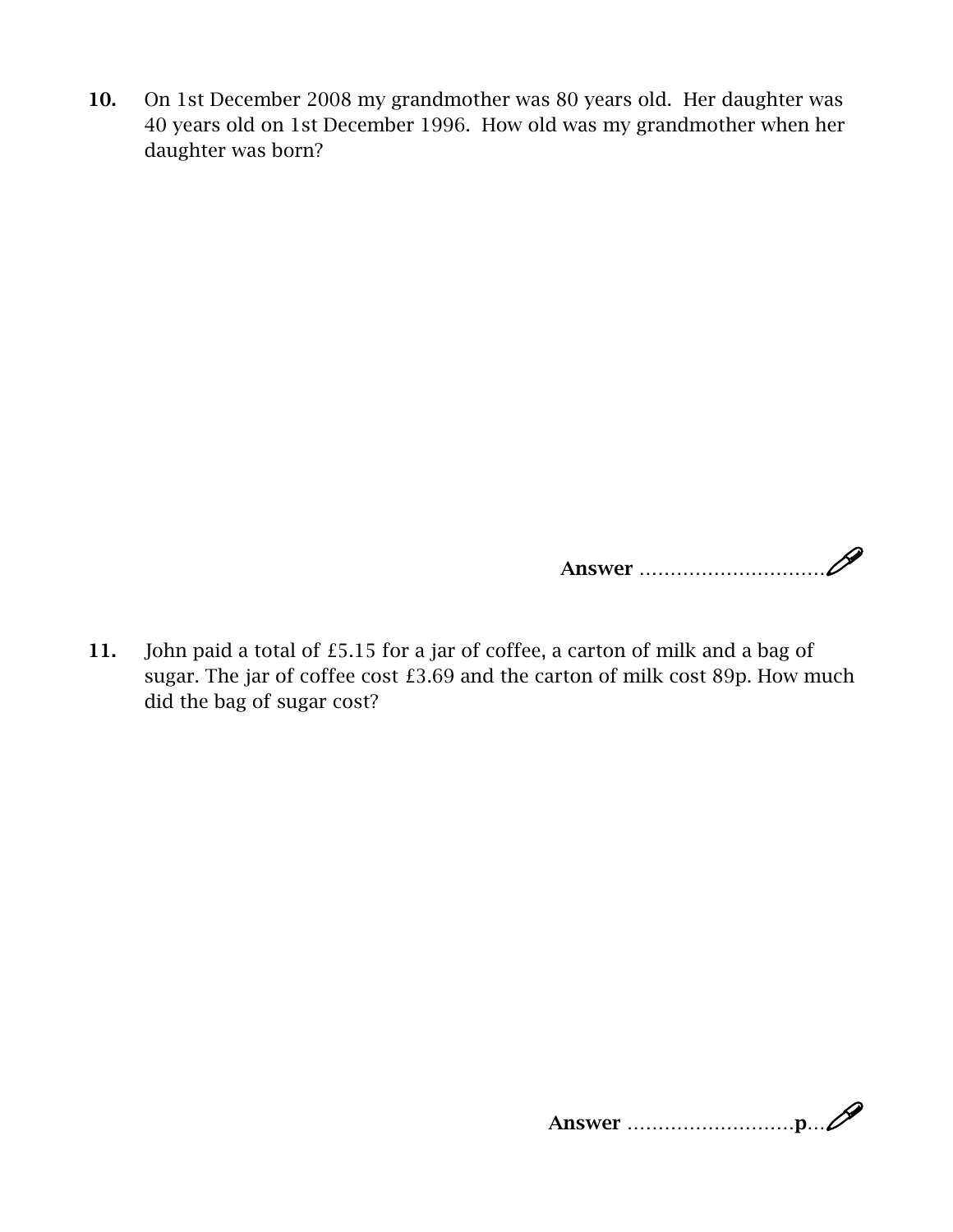12. How many bags of crisps at 16p each can I buy for £2?

Answer …………………………

13. A shop sells bananas and pears. Max buys 1 banana and 2 pears. He paid 94p. Emily buys 1 banana and 1 pear. She paid 62p. How much does 1 banana cost?

Answer ………………………p…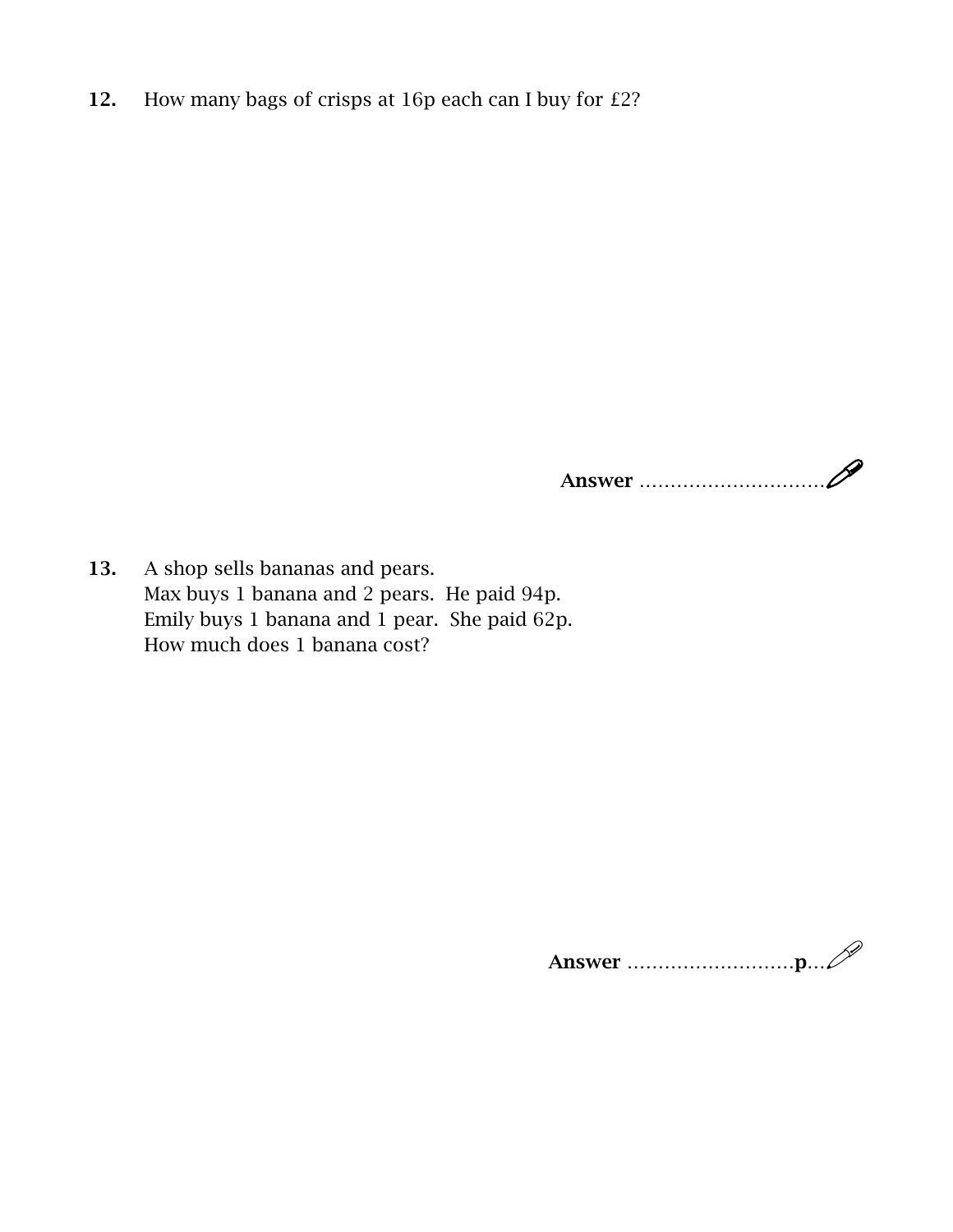14. Put a circle around each the amounts that can be made with four coins. State which coins you would use

24p 38p 57p £1.18 £1.26

15. Benjamin walks dogs to earn some money. The formula below can be used to work out his pay.

Pay =  $£12$  per day +  $£1.50$  for each dog walked

Benjamin worked all day on Monday. He walked 13 dogs before lunch and 15 dogs afterwards.

Work out Benjamin's pay on Monday.

Answer …£………………………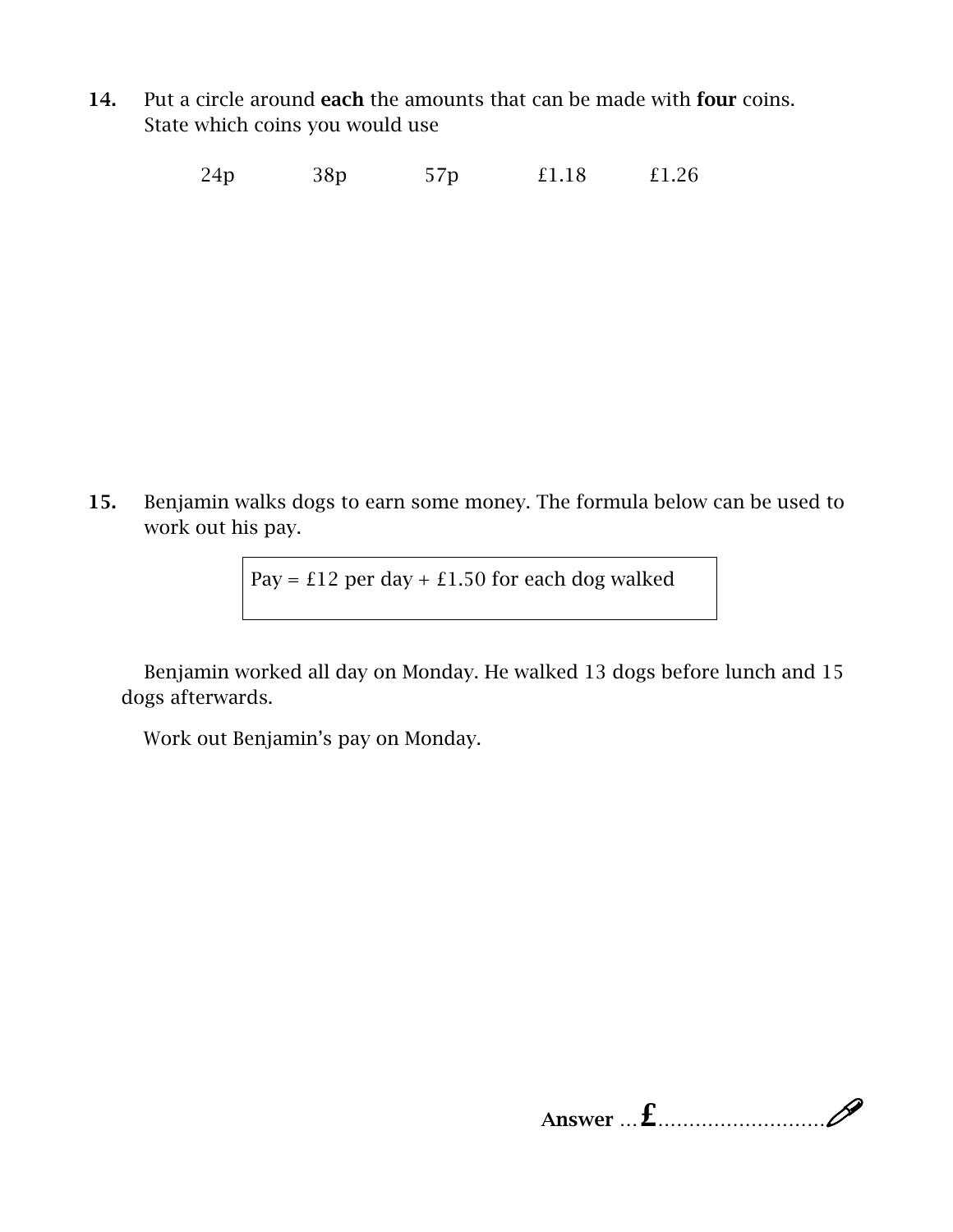16. The table shows the distances in miles between some towns in the West country.

**Barnstaple** 

| - ----- <i>-</i> ------ |                |        |          |          |         |
|-------------------------|----------------|--------|----------|----------|---------|
| 100                     | <b>Bristol</b> |        |          |          |         |
| 55                      | 84             | Exeter |          |          |         |
| 108                     | 194            | 110    | Penzance |          |         |
| 67                      | 125            | 44     | 77       | Plymouth |         |
| 50                      | 51             | 34     | 144      | 75       | Taunton |

a. One of the towns is 194km from Penzance. Which town is this?

Answer …………………………

b. Approximately how many times further is Exeter from Penzance than it is from Taunton?

END OF SECTION A. NOW GO BACK AND CHECK YOUR ANSWERS.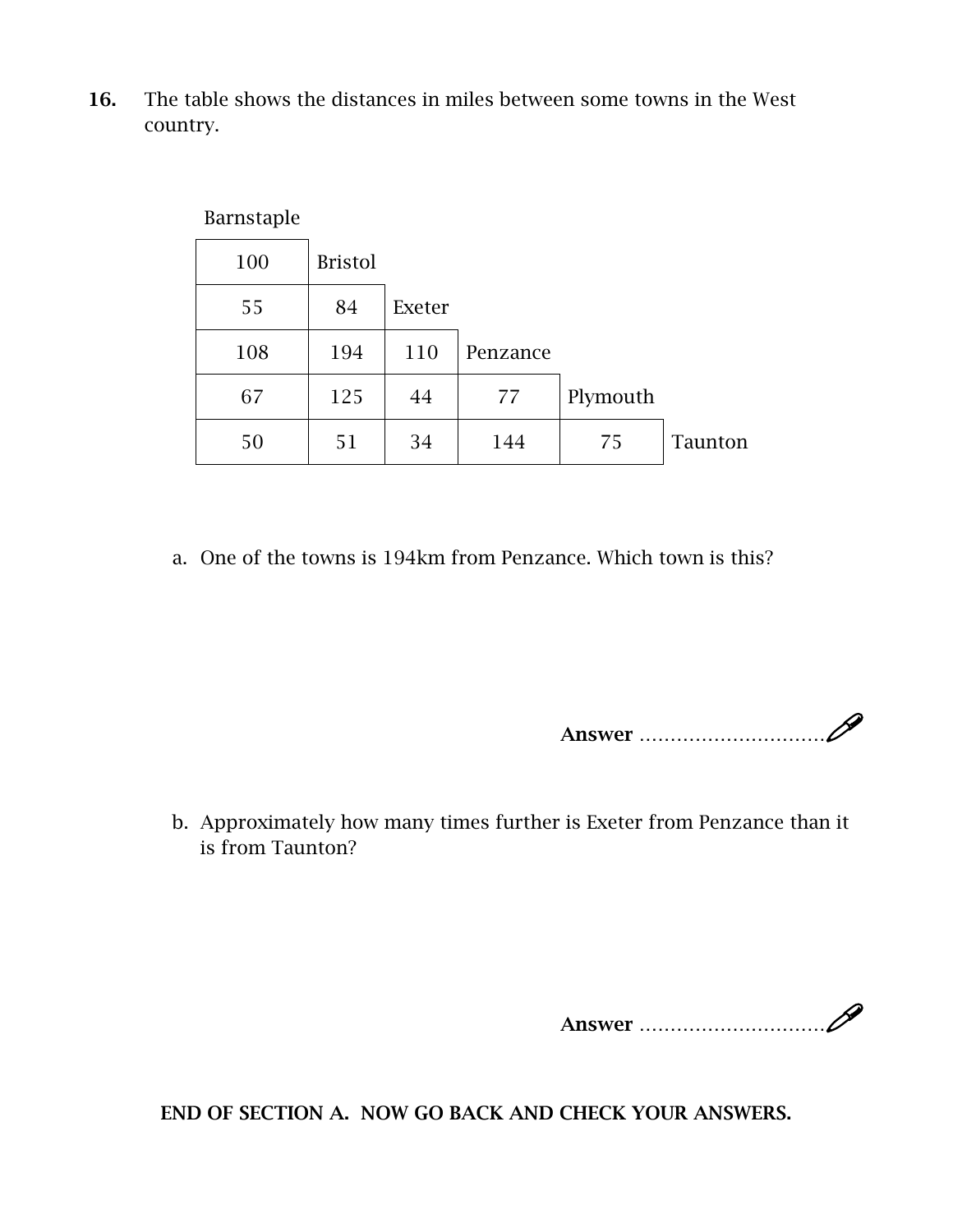Name:\_\_\_\_\_\_\_\_\_\_\_\_\_\_\_\_\_\_\_

 $Age:$   $\text{Trs}$   $Mths$  Group Number:





### FIRST YEAR ENTRANCE EXAMINATION

### EXAMPLE

# MATHEMATICS

### Section B

25 minutes

#### PLEASE READ THESE INSTRUCTIONS VERY CAREFULLY

Use pencil. No calculators or protractors or rulers are allowed.

There are 10 questions. Answer all of them if you can.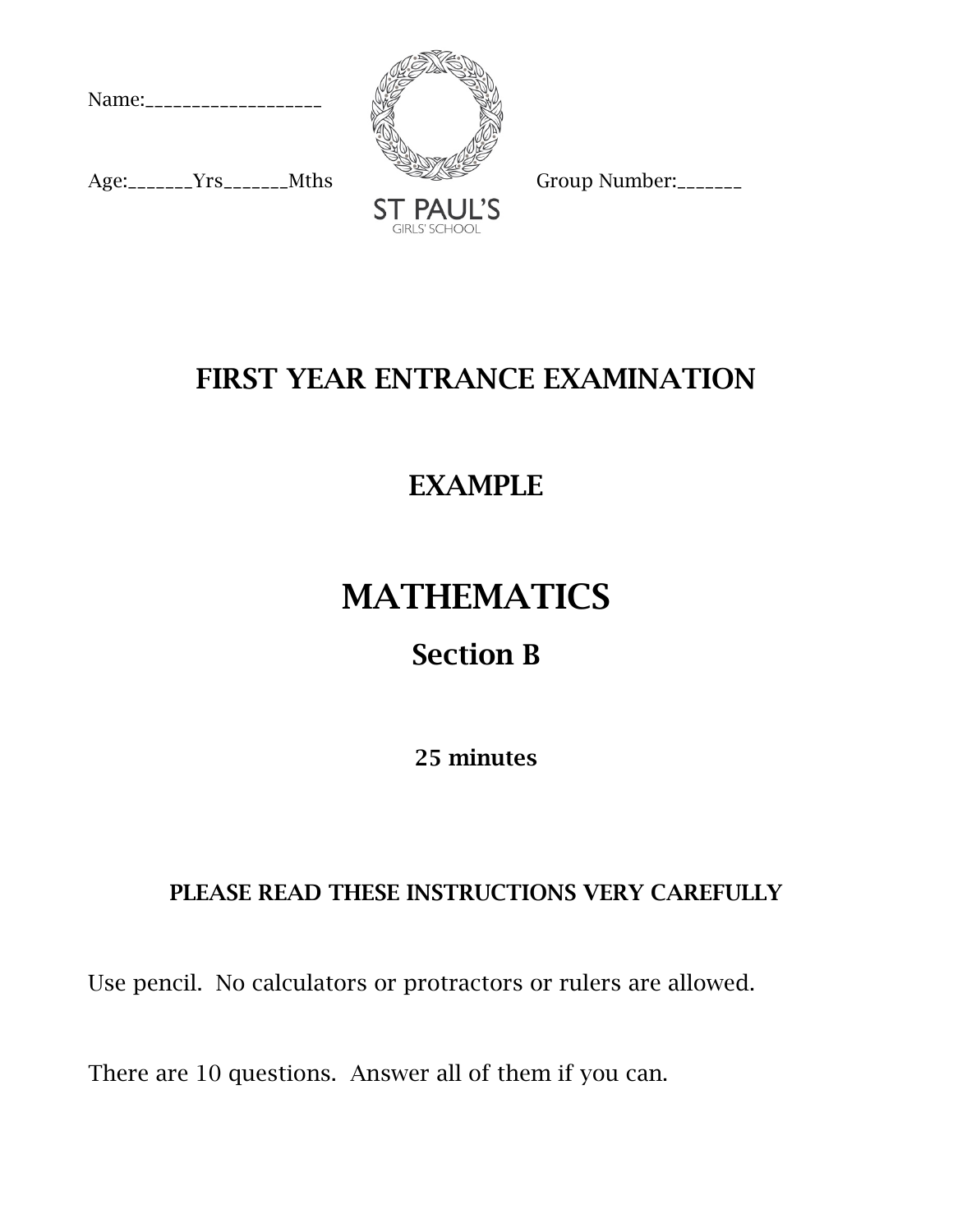Show all your working in the spaces provided and write your answers on the lines provided. Use the back pages if necessary.

#### *Please do not rub out your working.*

If you cannot do a question, leave it and go on to the next one.

Try again later.

Do not ask a teacher to explain a question to you.

If you finish before the end of 25 minutes go back and check your answers and try to fill in any answers you have left out.

If you do not finish, or if you cannot understand all the questions, do not worry. People work at different speeds.

#### 1

There are a number of coins on a table. One quarter of the coins show heads.

If I turn over two coins, then one third show heads. How many coins are there altogether?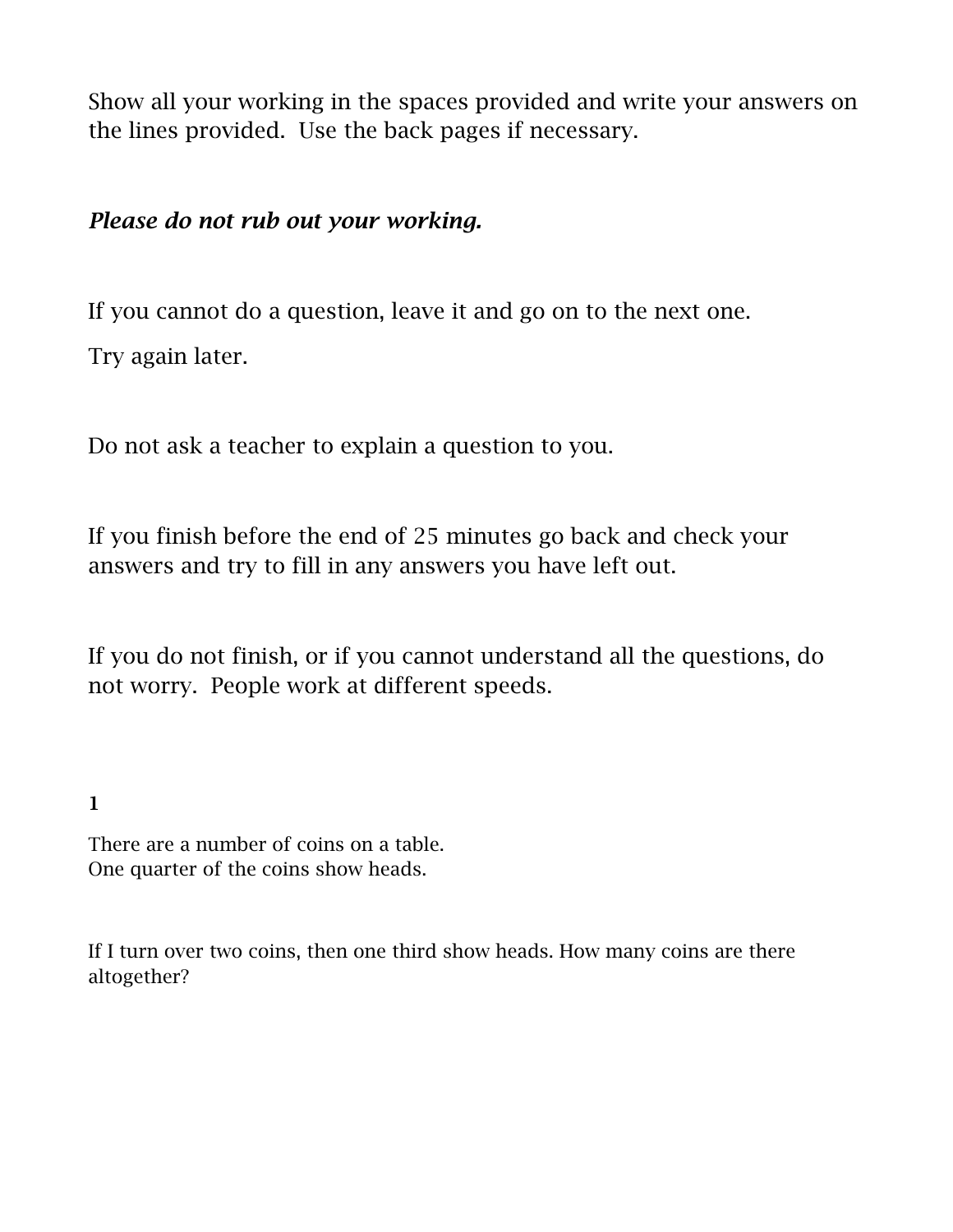# Answer ………………………coins

2

There are twenty gifts stacked up into four piles. The first pile has 3 less than the second pile. The second pile has two more than the third pile. The fourth pile has twice as many as the second pile.

How many gifts are in each pile?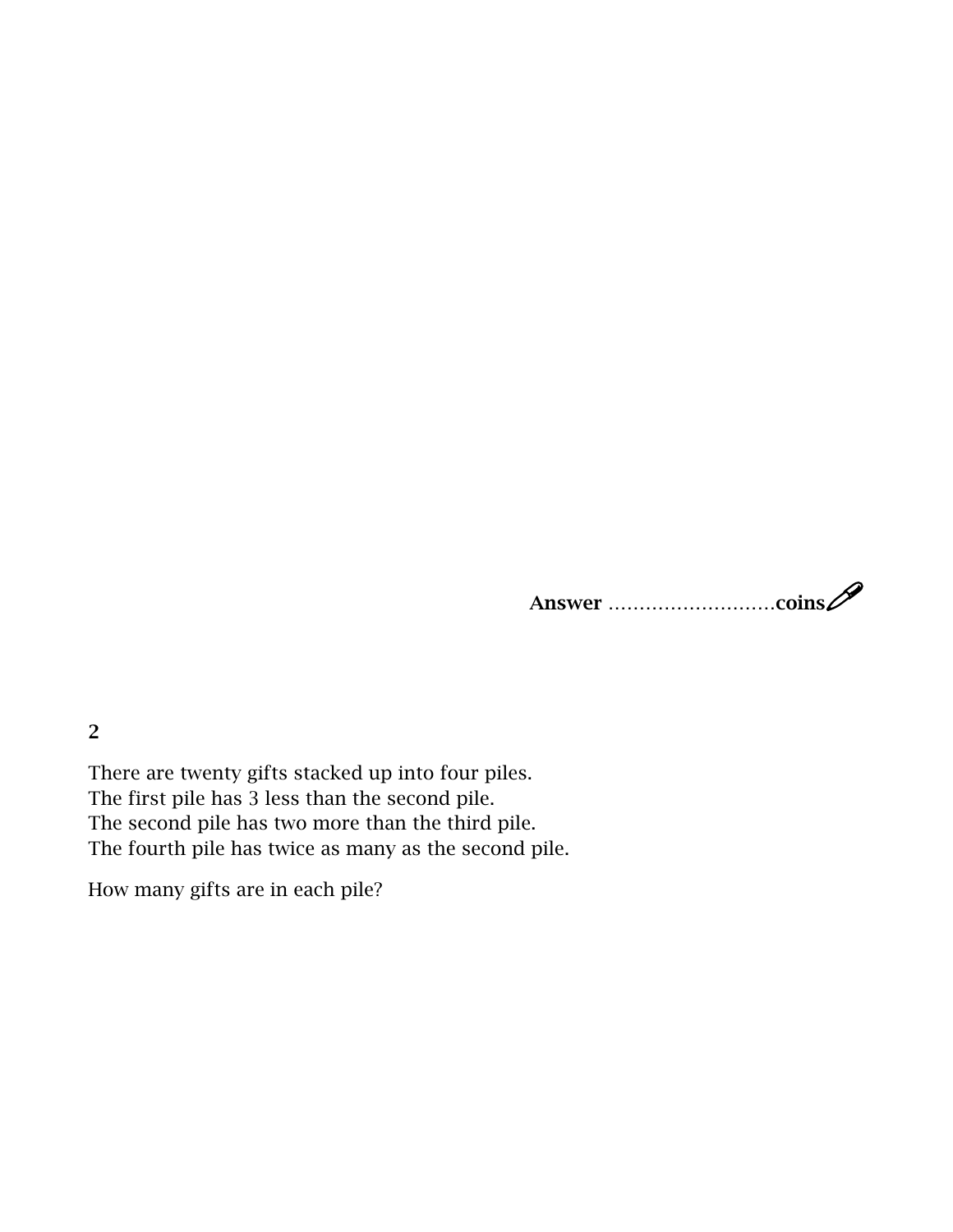Answer ……, ……, …… and ……gifts

3

In *Mathsland* currency is arranged in alphas, betas and gammas where

1 Alpha=20 Betas and 1 Beta=5 Gammas.

a) How many Gammas in 5 Alphas, 6 Betas and 3 Gammas?

Answer ………gammas **P**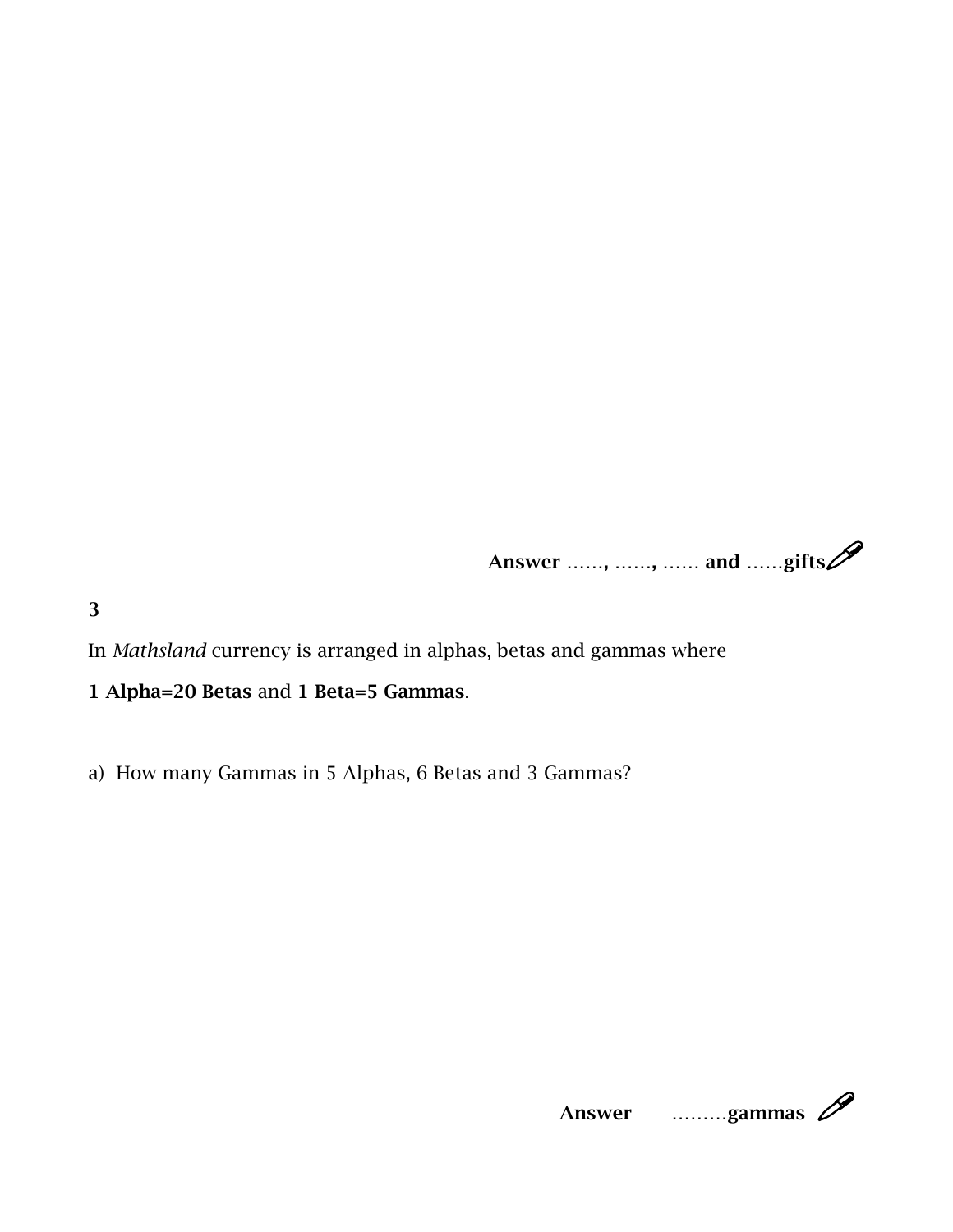b) Using as many alphas as you can, and then betas, then gammas, how would you pay for something that costs 789 Gammas?

Answer ………alphas ………betas ………gammas  $\mathscr{P}$ 

4

If 5 mugs cost £3.50 and 8 pens cost £6.80 how much change do I get from £10 if I buy 7 mugs and 5 pens? You MUST show your working.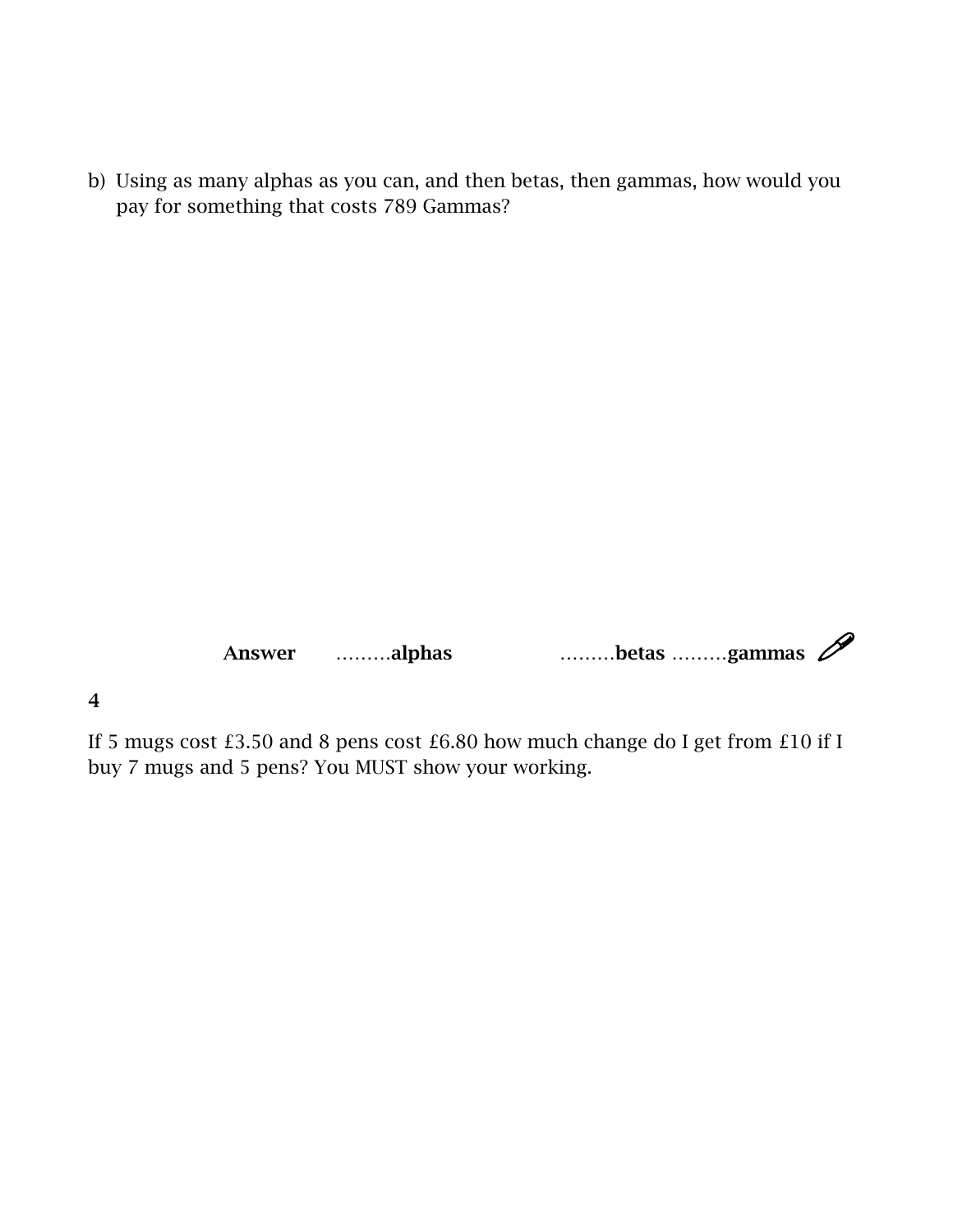Answer £……………………………

5

If the following statements are true, how many  $\Sigma$  s are there in a  $\oplus$ ?

- $\Sigma + \Sigma = \Psi$
- $\Psi + \Psi + \Sigma = \Theta$ <br>  $\Theta + \Psi = \oplus$
- $\Theta + \Psi = \oplus$

Answer  $\ldots$   $\Sigma$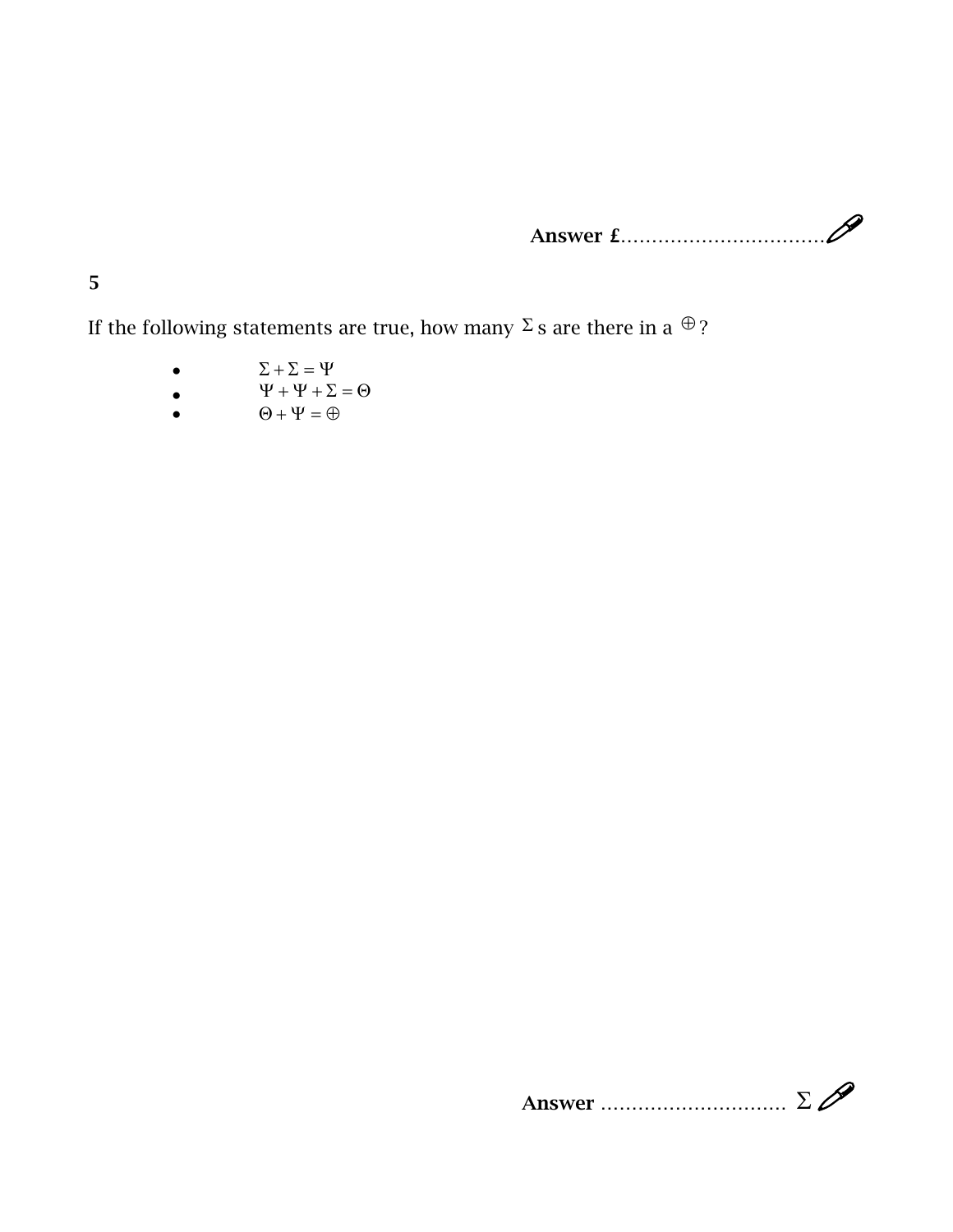6

A box of biscuits contains 36 biscuits. 20 biscuits have foil wrappers. 15 are chocolate biscuits with foil wrappers. If 9 are not chocolate and do not have a foil wrapper, then how many chocolate biscuits are there?

Answer ……………………………

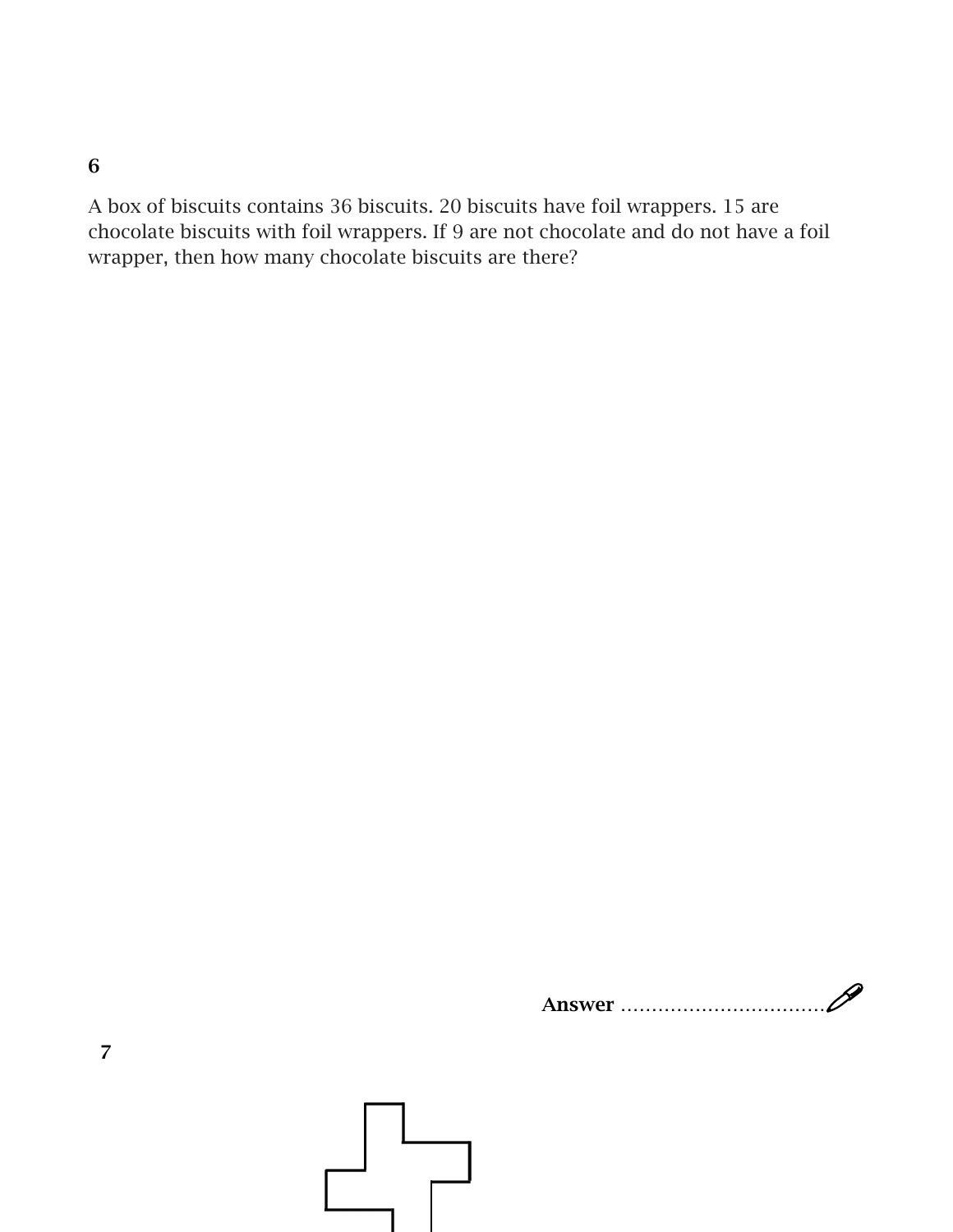All the long edges of the shape above have the same length and each long edge is twice as long as each short edge. All angles are 90° or 270°. If the area of the figure is 200cm2 , what is the perimeter?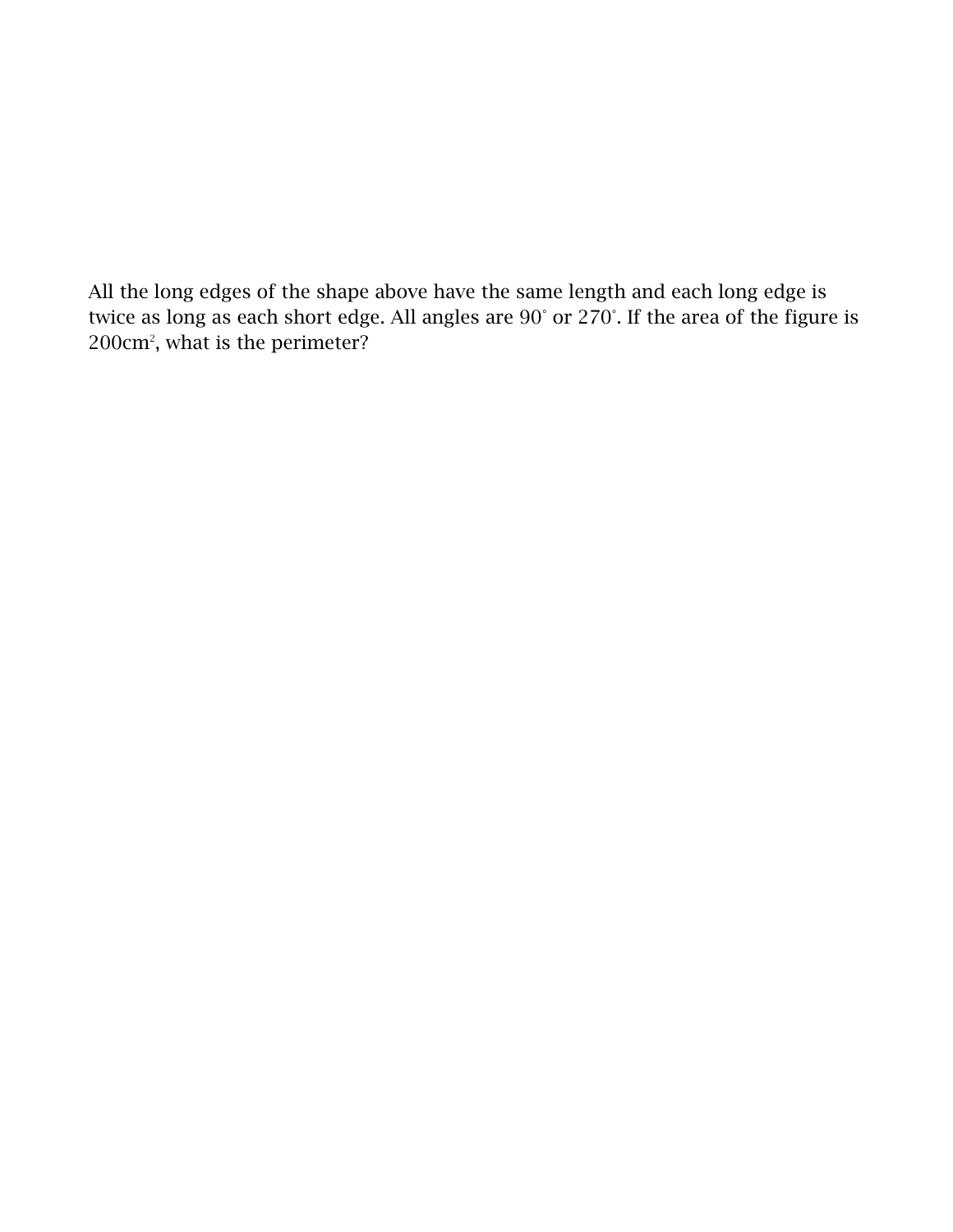Answer ……………………………cm

8

Work out the missing length.

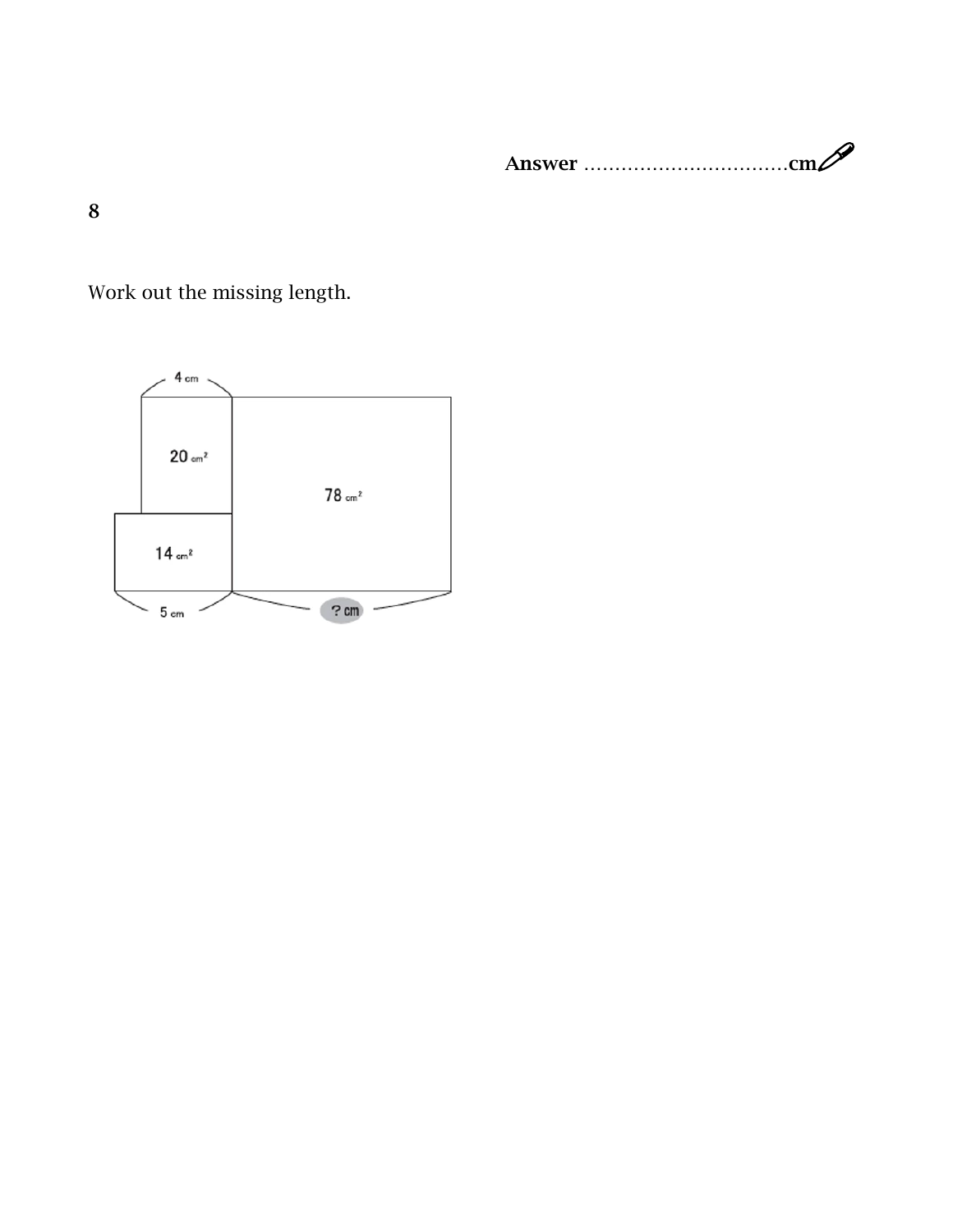Answer ………………………………cm

9

In this number tower the value in each block is the sum of the two below it. What is the value of block T?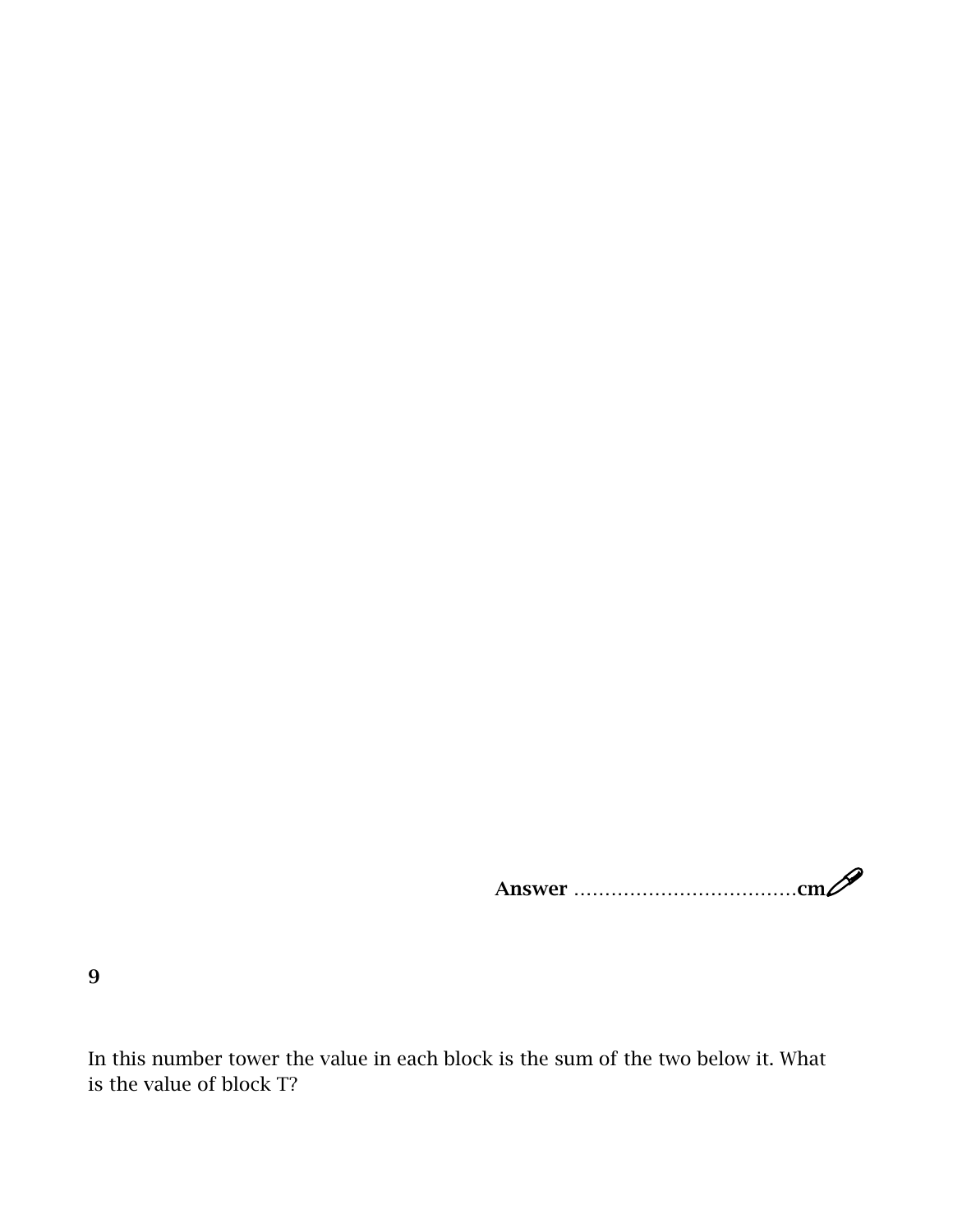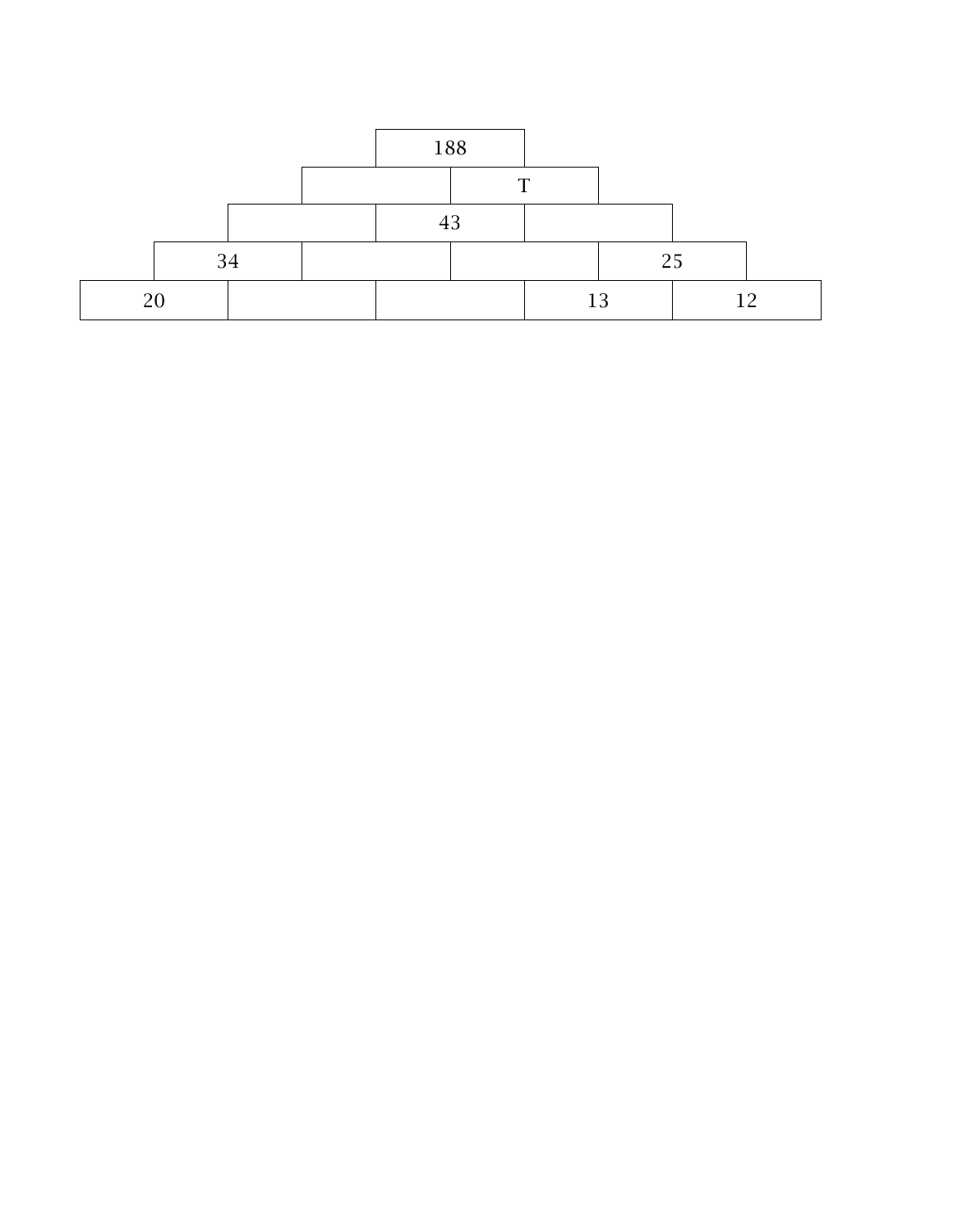Answer ………………………………

10

Jenny passes 40 electricity poles along the straight road from school to her home.

The distance between every 2 poles is 30 metres.

If her school is exactly half way between 2 poles and her home is also exactly halfway between 2 poles, then

(a) Find the distance from her school to her home in  $km$ .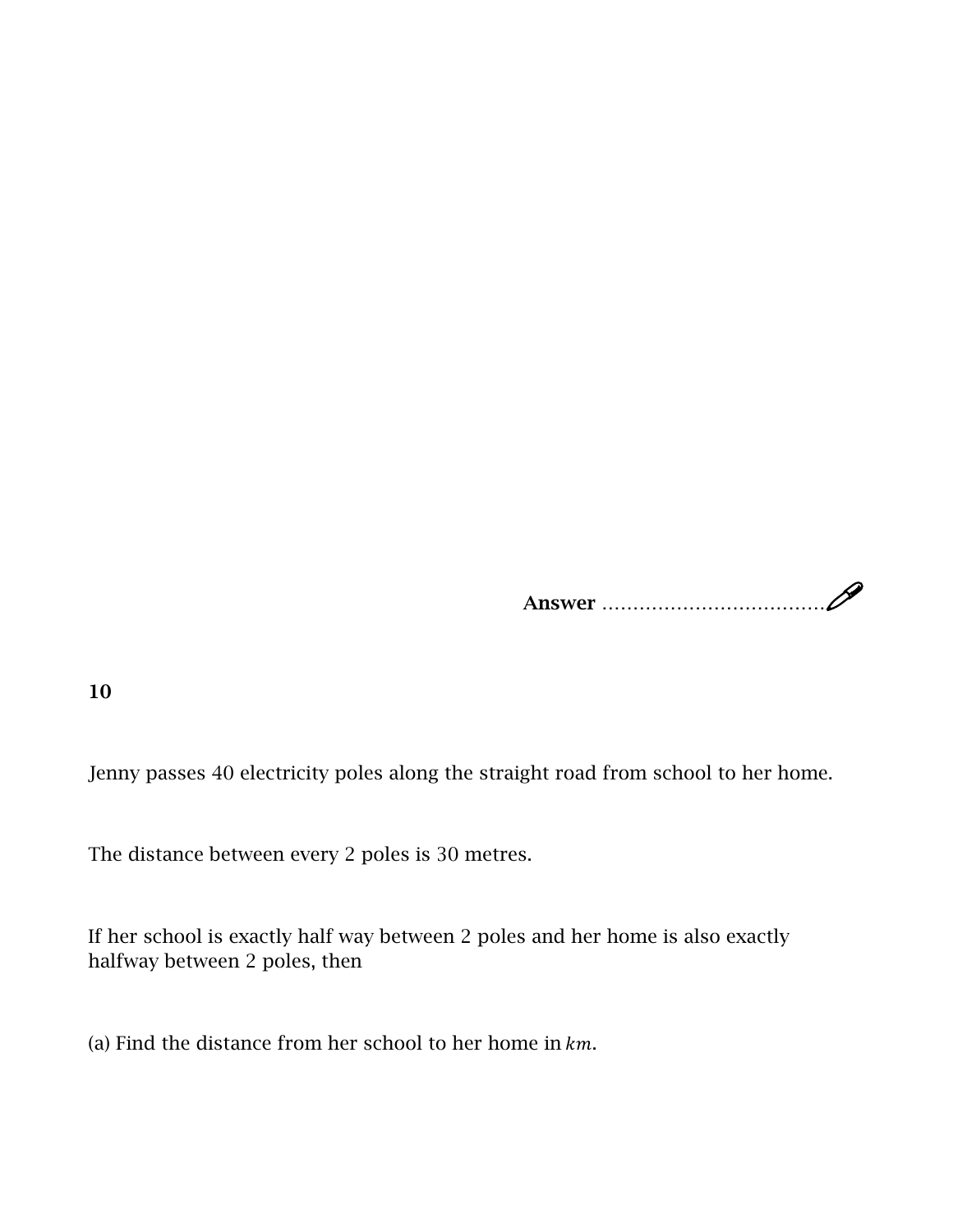Answer ………..………………km

(b) If she walks at a speed of  $8 \, km/h$ , how long does it take her to get to school from home?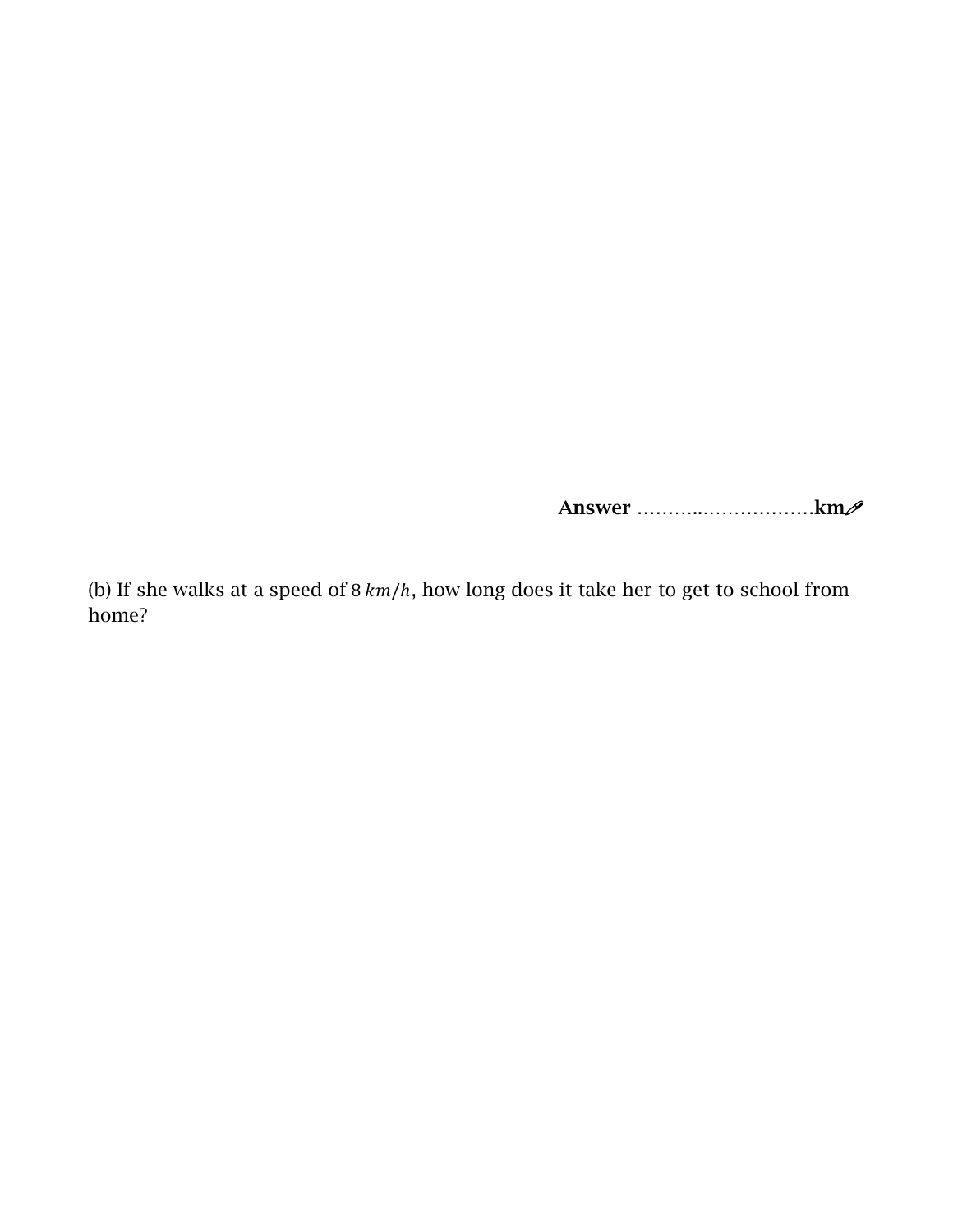Answer …………………………

#### END OF SECTION B.

#### NOW GO BACK AND CHECK YOUR ANSWERS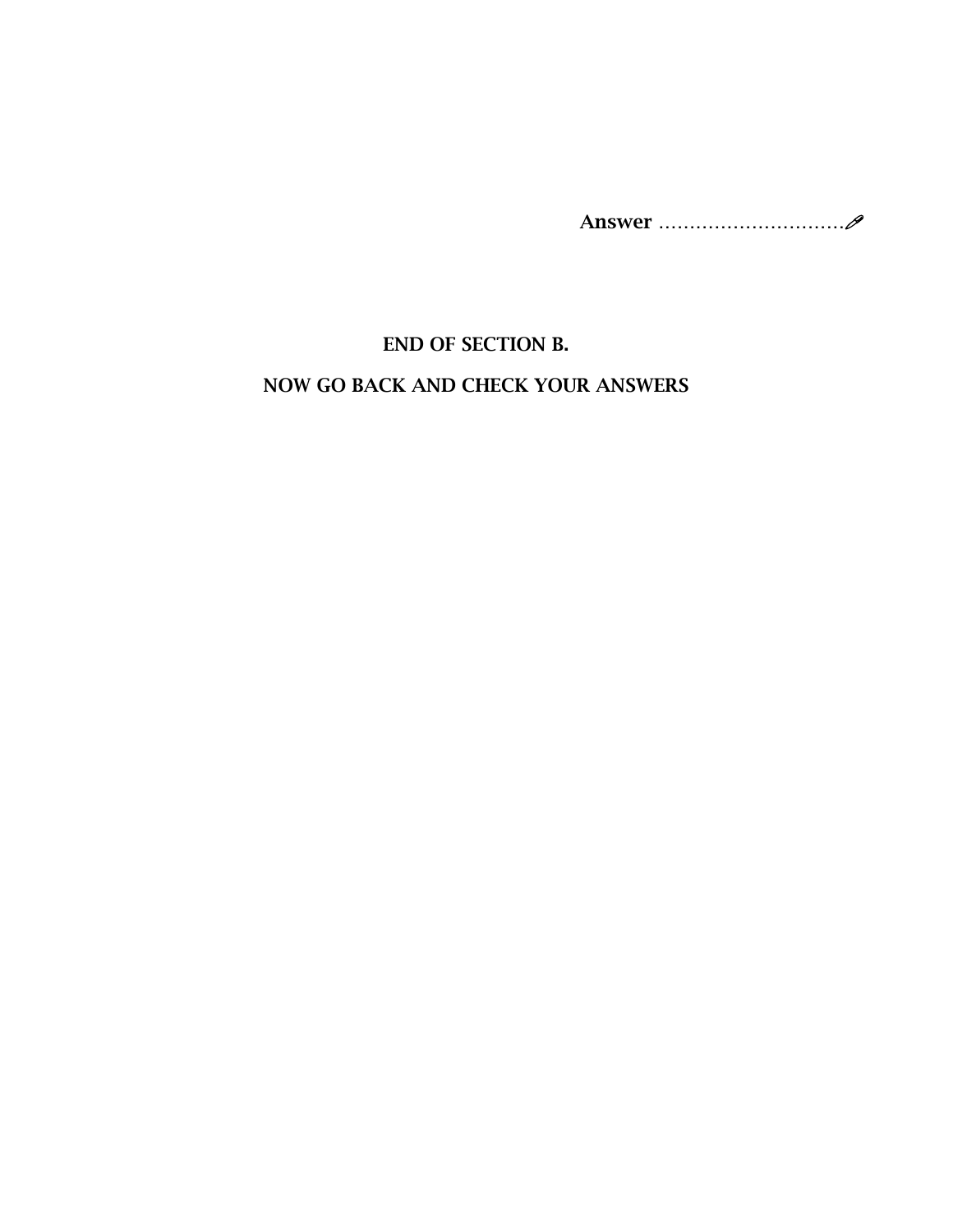Name:\_\_\_\_\_\_\_\_\_\_\_\_\_\_\_\_\_\_\_\_

 $Age:$   $Yrs$   $Mths$   $\sqrt{2}$   $Group Number:$ 



ST PAUL'S

### FIRST YEAR ENTRANCE EXAMINATION EXAMPLE

### MATHEMATICS Section C

#### 25 minutes

#### PLEASE READ THESE INSTRUCTIONS VERY CAREFULLY

Use pencil. No calculators or protractors or rulers are allowed.

There are 5 questions. Answer all of them if you can.

Show all your working in the spaces provided and write your answers on the lines provided. Use the back pages if necessary.

#### *Please do not rub out your working.*

If you cannot do a question, leave it and go on to the next one. Try again later.

Do not ask a teacher to explain a question to you.

If you finish before the end of 25 minutes go back and check your answers and try to fill in any answers you have left out.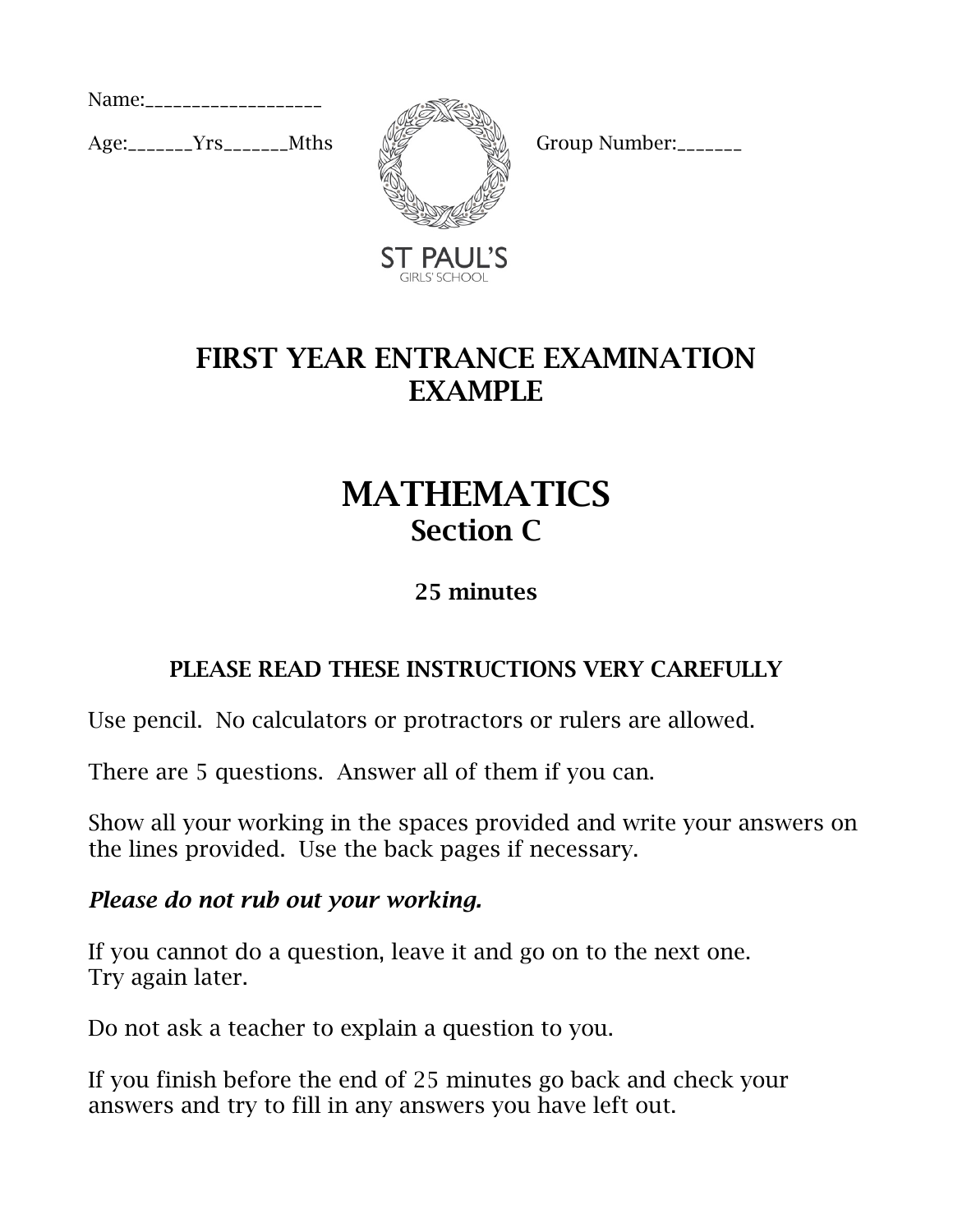If you do not finish, or if you cannot understand all the questions, do not worry. People work at different speeds.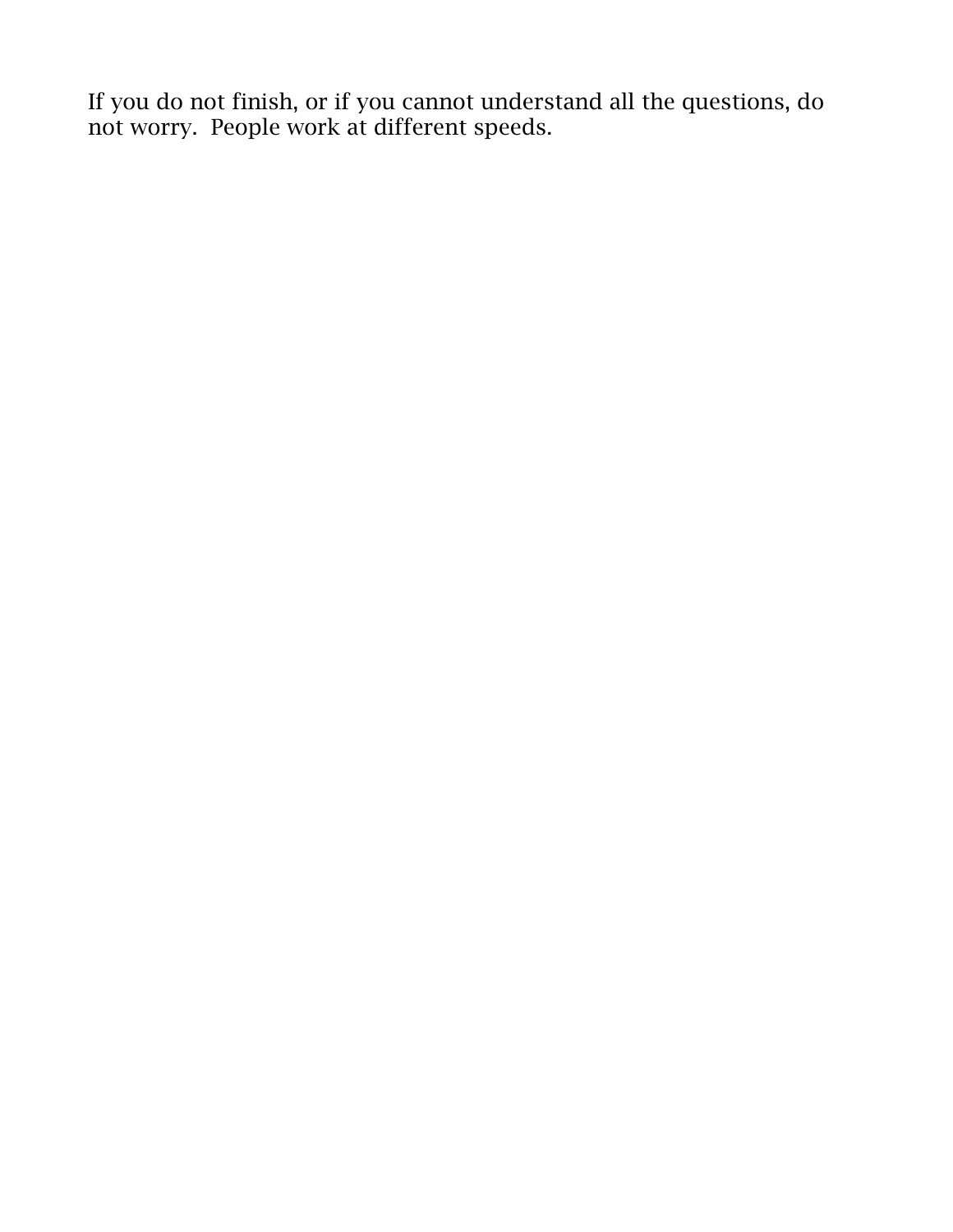a. Mila adds odd numbers together and writes down her results as follows:

$$
1 = 1 = 12
$$
  

$$
1 + 3 = 4 = 22
$$
  

$$
1 + 3 + 5 = 9 = 32
$$

i. Write down the next three lines of this pattern:

Answer ……………………………………………………………………………… ………………………………………………………………………………………… …………………………………………………………………………………………

ii. Using this pattern, write down the line which contains 169 at the centre.

Answer ……………………………………………………………………………… ………………………………………………………………………………………… …………………………………………… <sup>=</sup> <sup>169</sup> <sup>=</sup> …………………………………

b. Mila then adds different odd numbers and puts her results in a table again:

$$
1 = 1 = 13
$$
  

$$
3 + 5 = 8 = 23
$$
  

$$
7 + 9 + 11 = 27 = 33
$$

i. Write down the next three lines of this pattern:

Answer ……………………………………………………………………………… …………………………………………………………………………………………

1.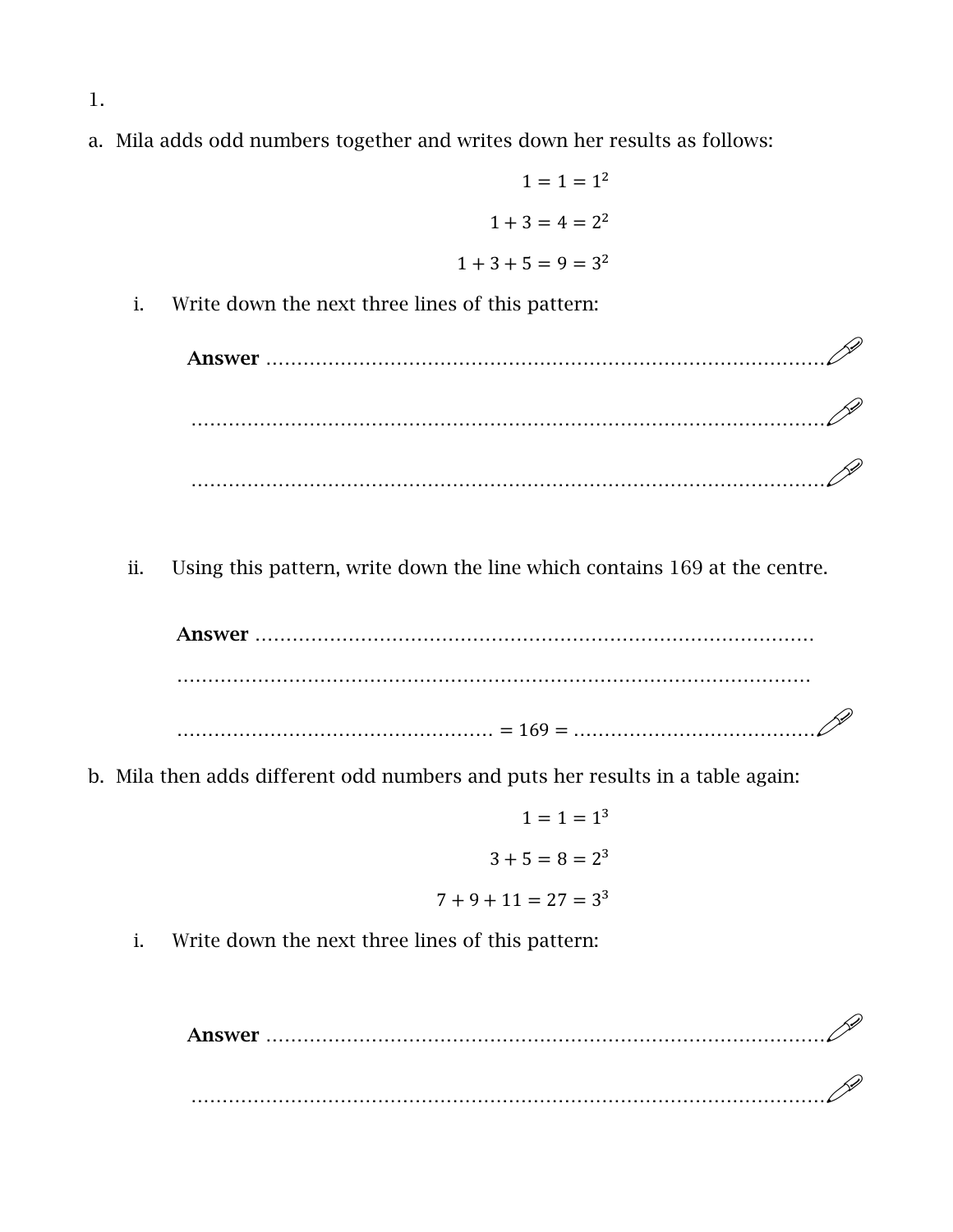…………………………………………………………………………………………

ii. Using this pattern, **how many** numbers do you need to add together to get:  $... = 1000 = ...$ 

Answer …………………………

c. Using your answers from parts a. and b. find three numbers  $A, B$  and  $C$  such that

and

$$
A - B = C
$$

$$
A^2 - B^2 = C^3
$$

Answer: <sup>=</sup> ……………………… <sup>=</sup>………………………… <sup>=</sup>……………………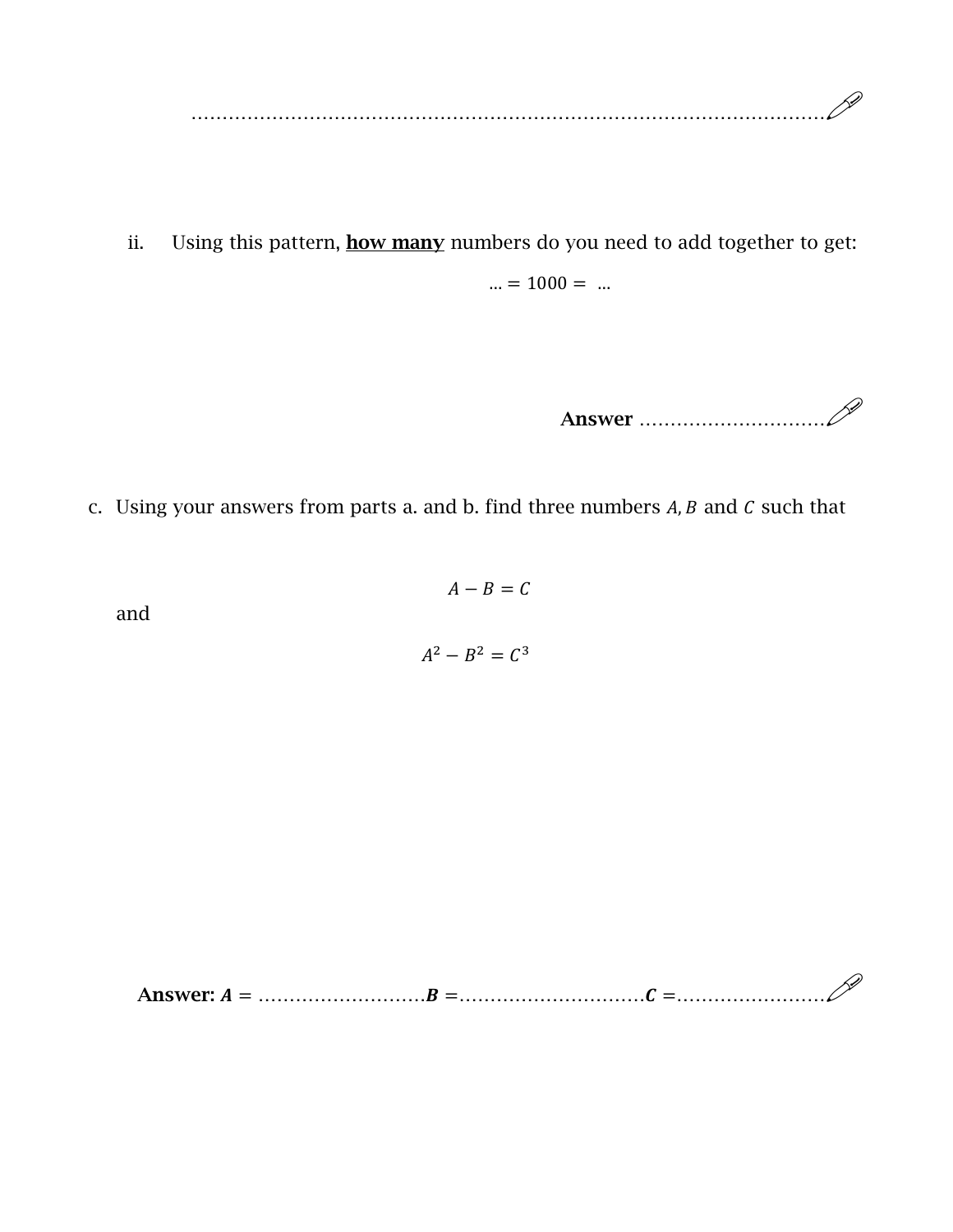2. The symbol ϕ represents a mathematical rule.

The rule for  $\phi$  is "add the two numbers and then multiply their sum by the second number".

For example,  $2 \phi 3 = (2 + 3) \times 3 = 5 \times 3 = 15$ 

Work out:

a.  $2 \phi 6 =$ 

Answer …………………………

b.  $\frac{1}{2} \phi 3 =$ 

Answer …………………………

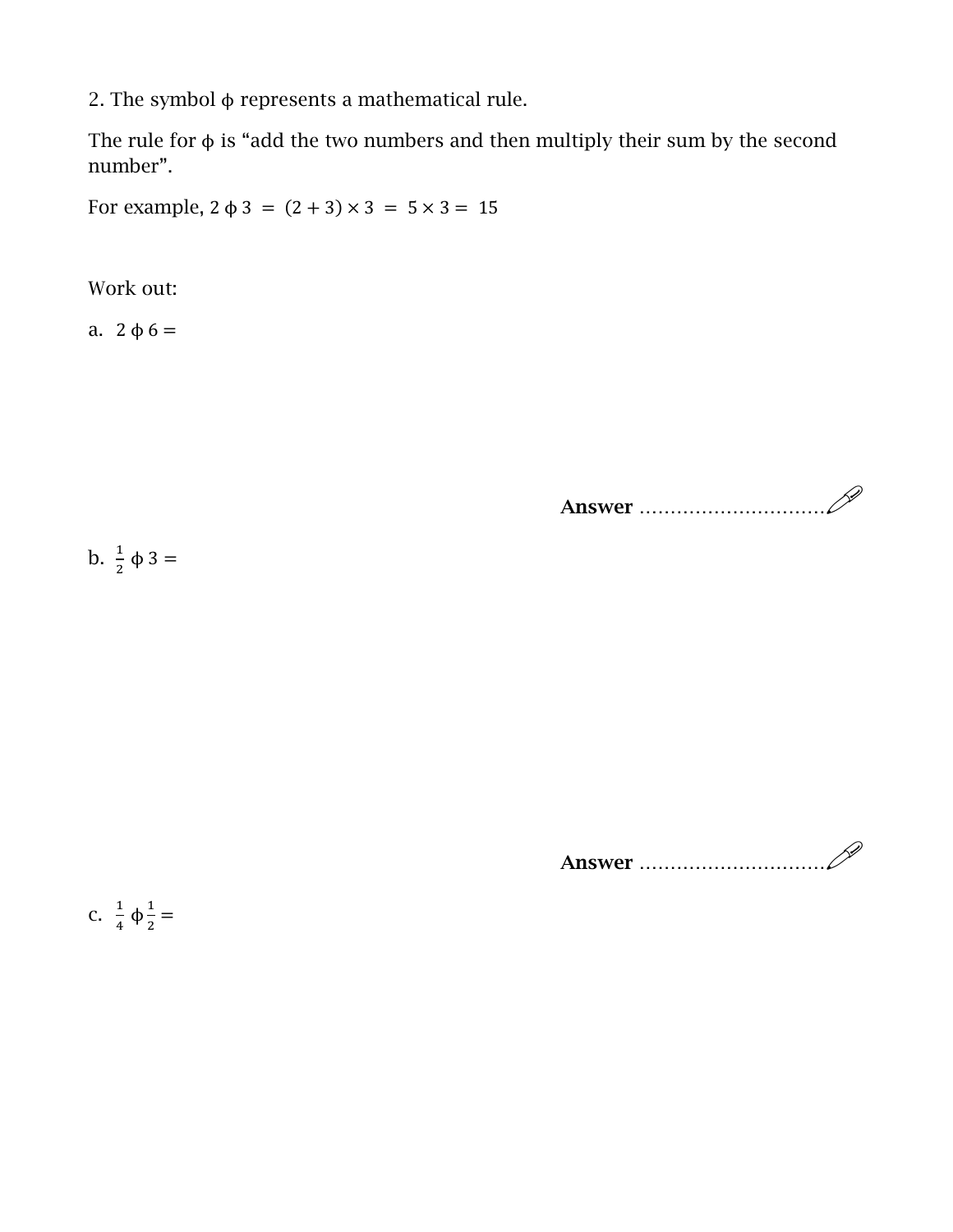Answer …………………………

d. If 6  $\phi$  *m* = 91, what positive number must *m* be? Show all your working.

Answer …………………………

e. If  $p \phi p = 72$ , what number must  $p$  be? Show all your working.

Answer …………………………

f. Explain why  $x \phi y$  is not the same as  $y \phi x$ .

Answer………………………………………………………………………………………………… …………………………………………………………………………………………………………… …………………………………………………………………………………………………………… …………………………………………………………………………………………………………… …………………………………………………………………………………………………………… …………………………………………………………………………………………………………… ……………………………………………………………………………………………………………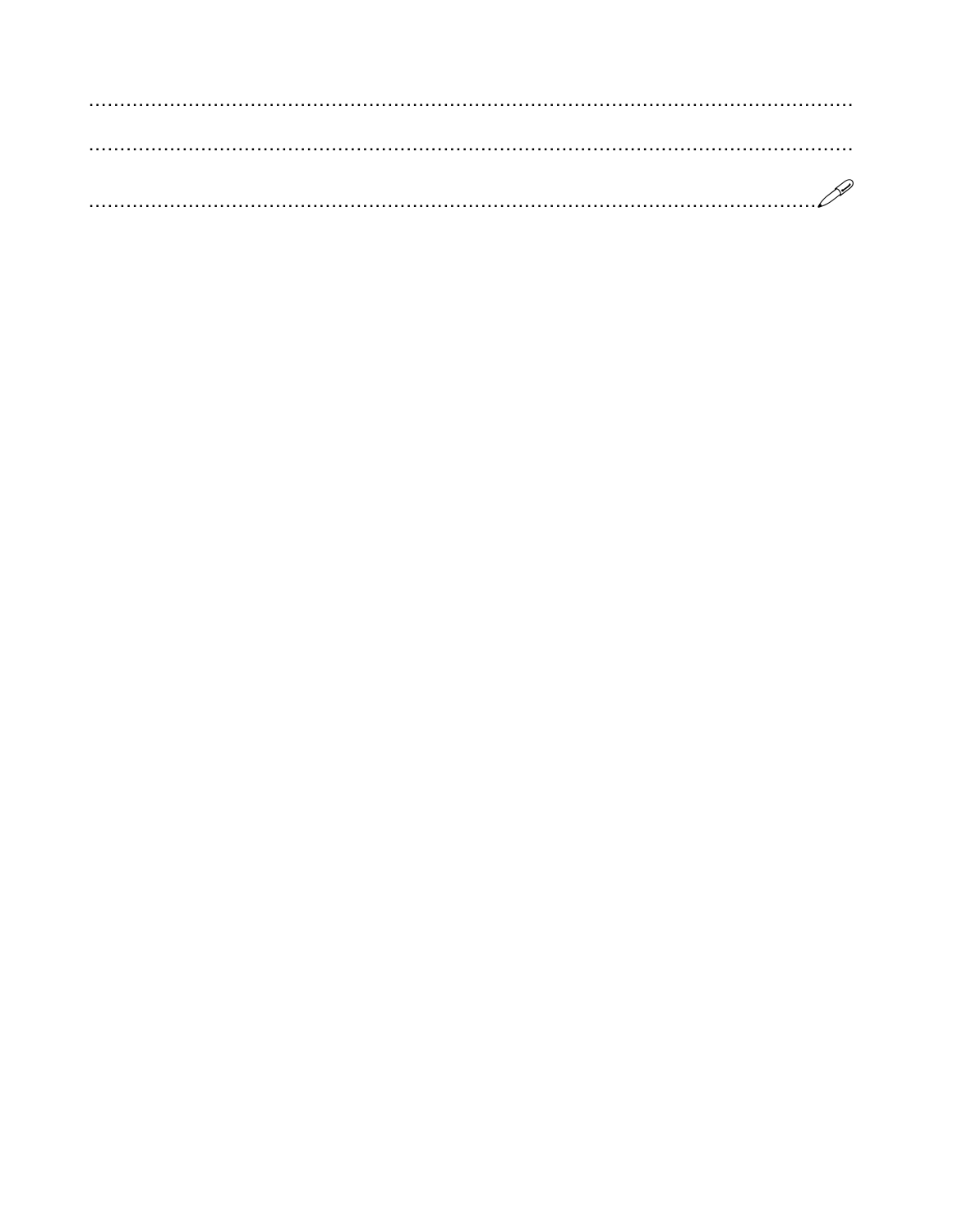3. The diagram below shows a road network connecting the villages A to H. The numbers between the letters show how far apart the villages are in miles. A route connects two villages by travelling along the straight lines.

An example of a route from E to D is EF – FC – CD.



a) What is the shortest route between A and E, and how long is it?

Answer: route………………

………………………miles…

b) What is the shortest route between H and C, and how long is it?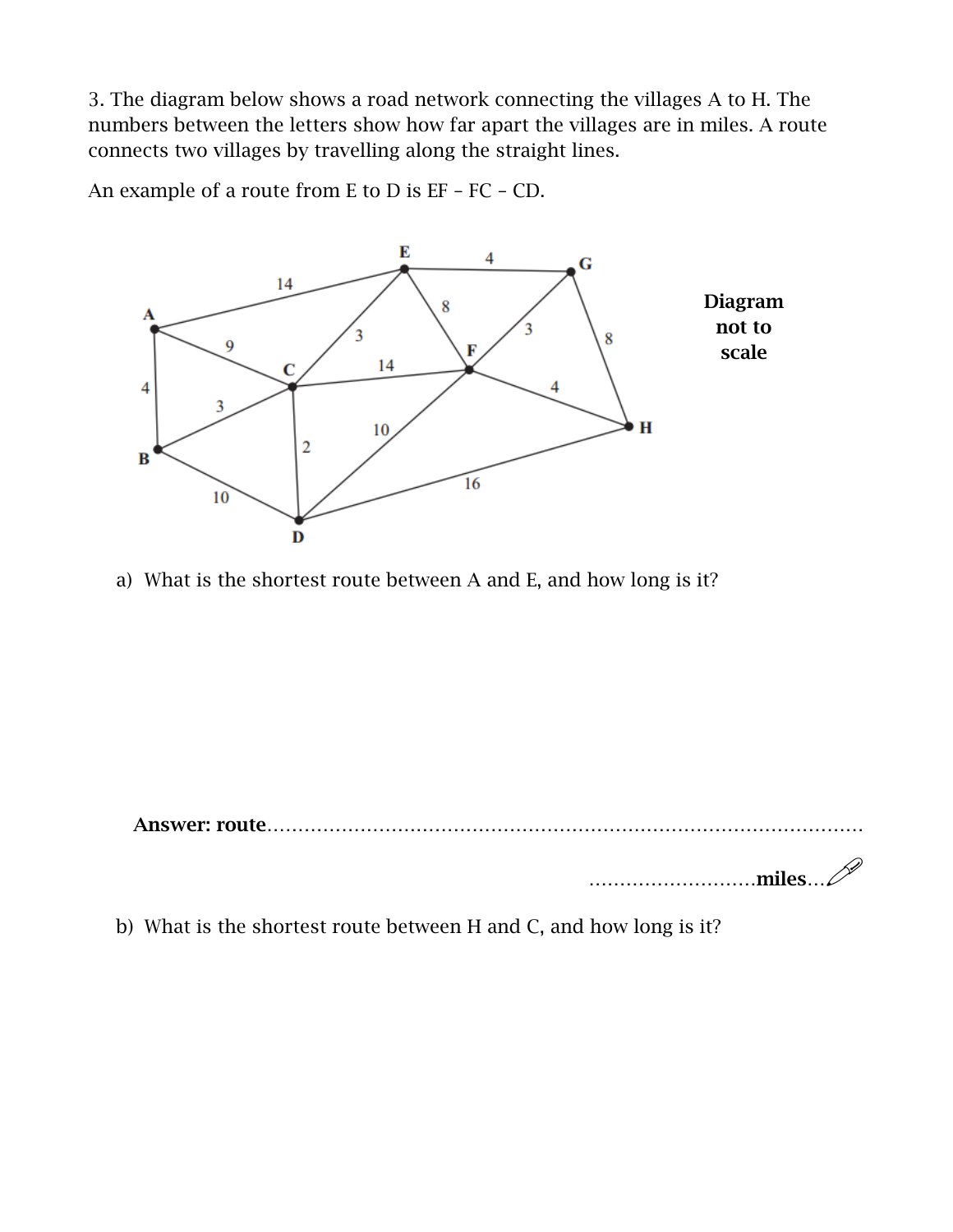| $\ldots$ $\ldots$ $\ldots$ $\ldots$ $\ldots$ $\ldots$ $\ldots$ $\ldots$ |
|-------------------------------------------------------------------------|

c) What is the shortest route between A and H, and how long is it?

Answer: route…………………………………………………………………………………… ………………………miles…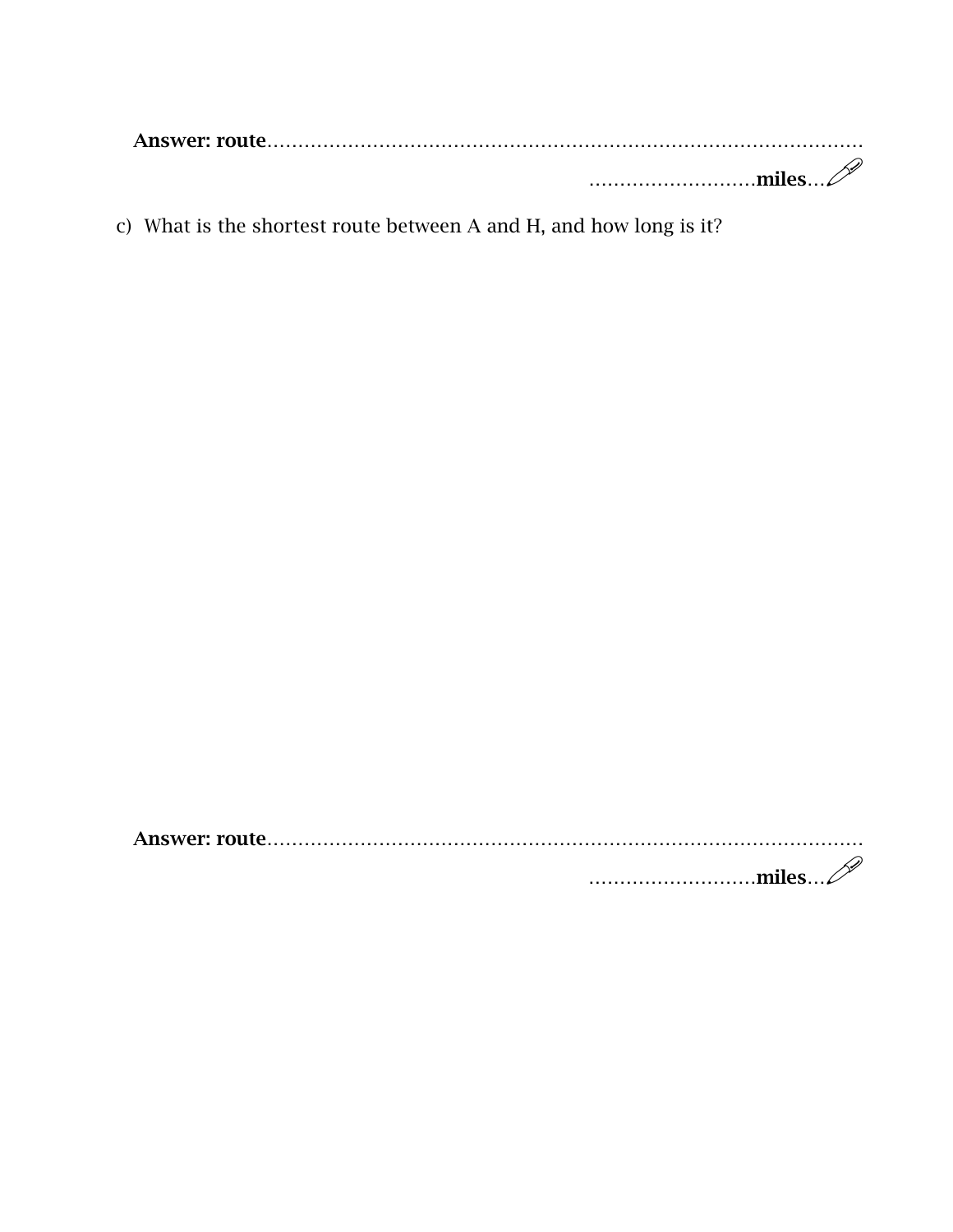4. Eliza is calculating  $32 \times 37$ .

She has constructed this number pattern:

 $32 \times 37$  $16 \times 74$  $8 \times 148$  ………………× 296 ………………× ……………… ………………<sup>×</sup> ………………

Fill in the missing numbers.

a. Explain how the pattern is made.

Answer ………………………………………………………………………………………………… ………………………………………………………………………………………………………

b. Using a similar method, work out  $27 \times 37$ .

 $27 \times 37$  ………………× ……………… ………………× ……………… ………………<sup>×</sup> ………………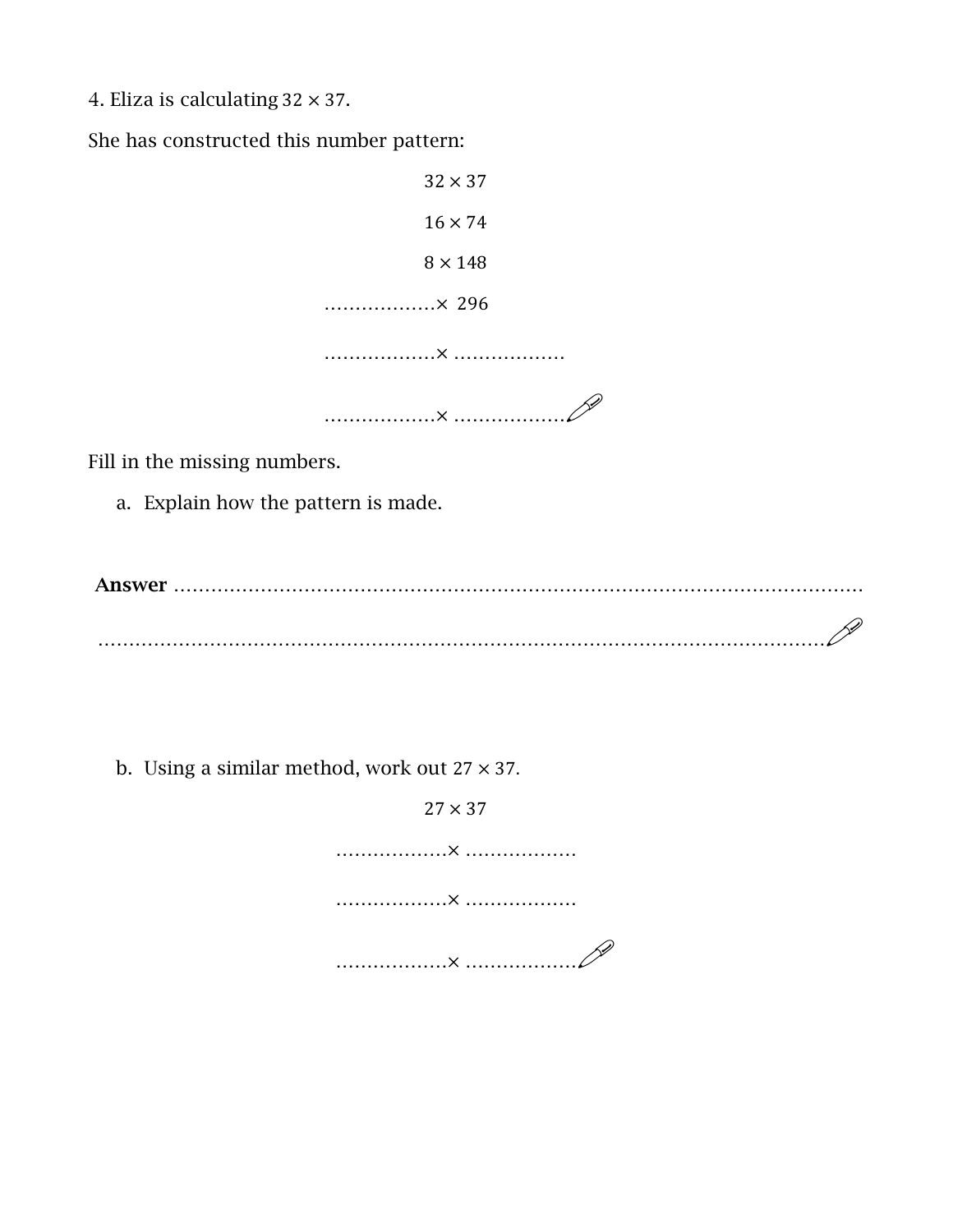c. Adapt this method to work out  $972 \div 36$ .

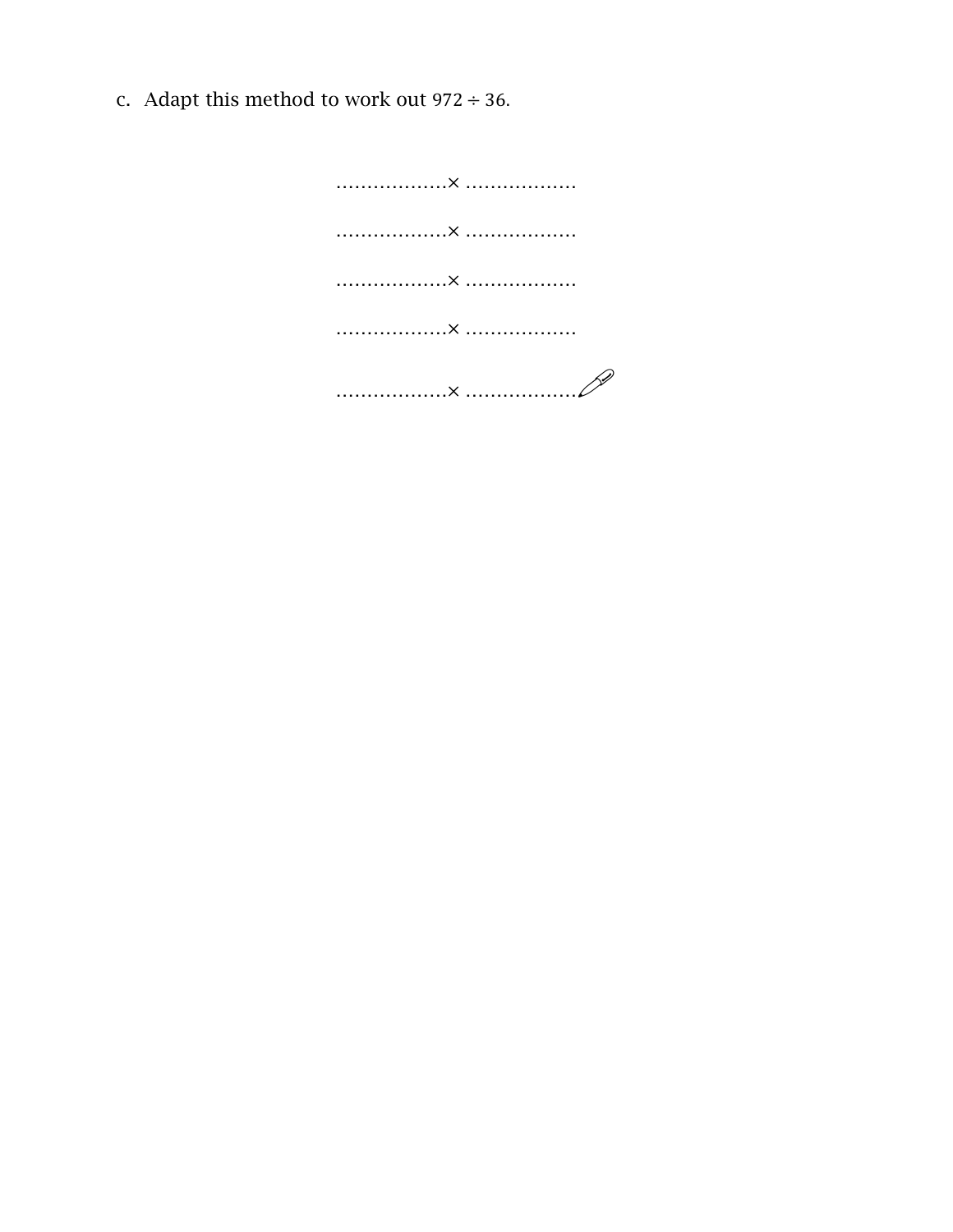5. Tilly decides to count using a clock.

She starts counting from 1 in the normal way, so:

1, 2, 3, 4...



But when she gets to 12, the count goes back to 1, so she counts:

...8, 9, 10, 11, 12, 1, 2, 3...

So, for example, using this method of counting,  $4 + 9 = 1$  and  $10 + 5 = 3$ . Similarly,  $3 \times 5 = 3$  and  $2 \times 13 = 2$ .

a. Using this counting method, complete the following:

v.  $9 \times 11 =$ 

| i. $3 + 4 =$       |               |
|--------------------|---------------|
|                    |               |
| ii. $7 + 8 =$      |               |
|                    | <b>Answer</b> |
| iii. $9 + 11 =$    |               |
|                    | <b>Answer</b> |
| iv. $7 \times 8 =$ |               |
|                    | <b>Answer</b> |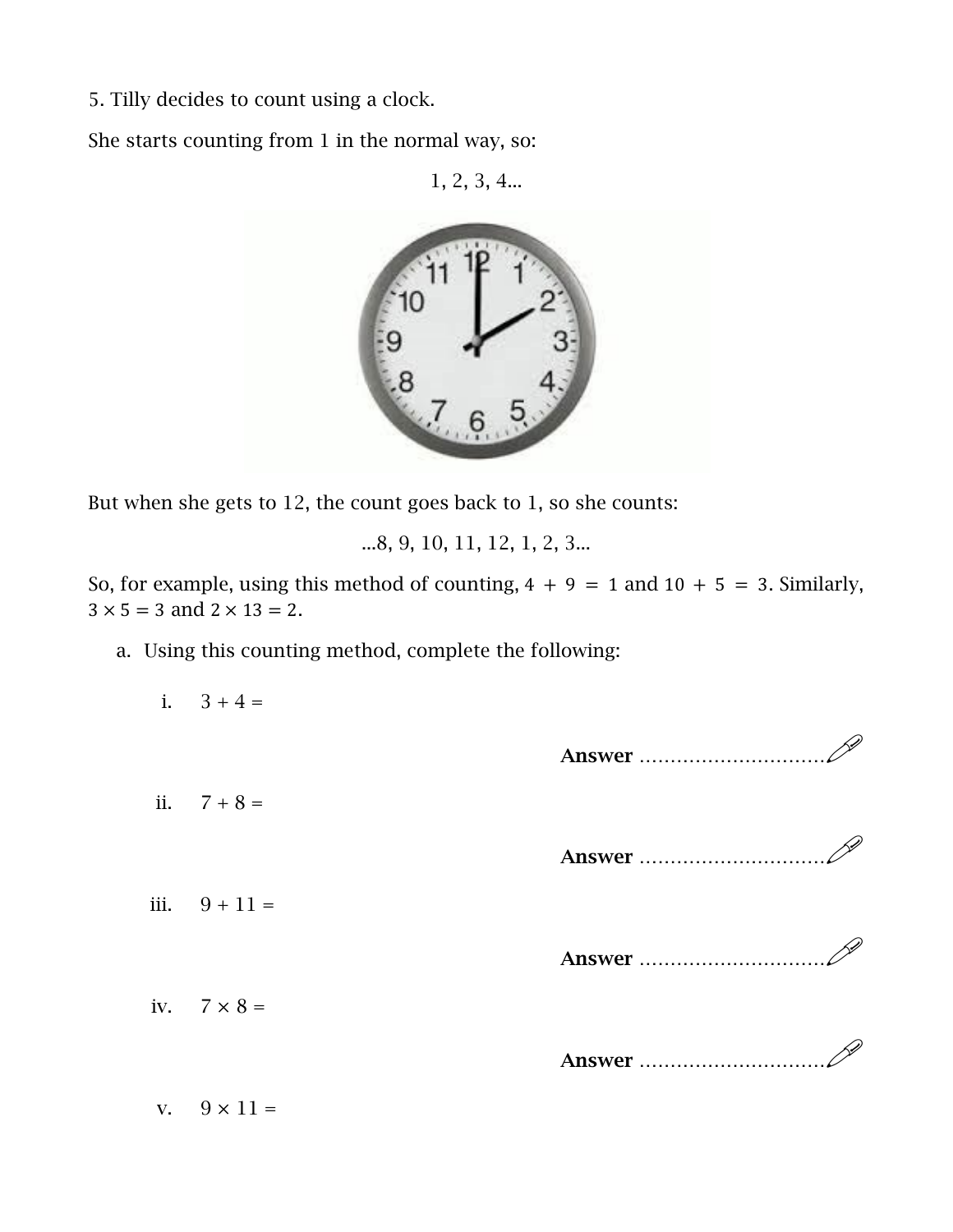b. Using this counting method, can you find two different positive numbers  $n$ and *m* such that  $n^2 = m^2$ 

Answer: <sup>=</sup> ……………………… <sup>=</sup>…………………………

c. Using this method, can you find two different numbers p and q such that  $p^3$  =  $q^3$ ?